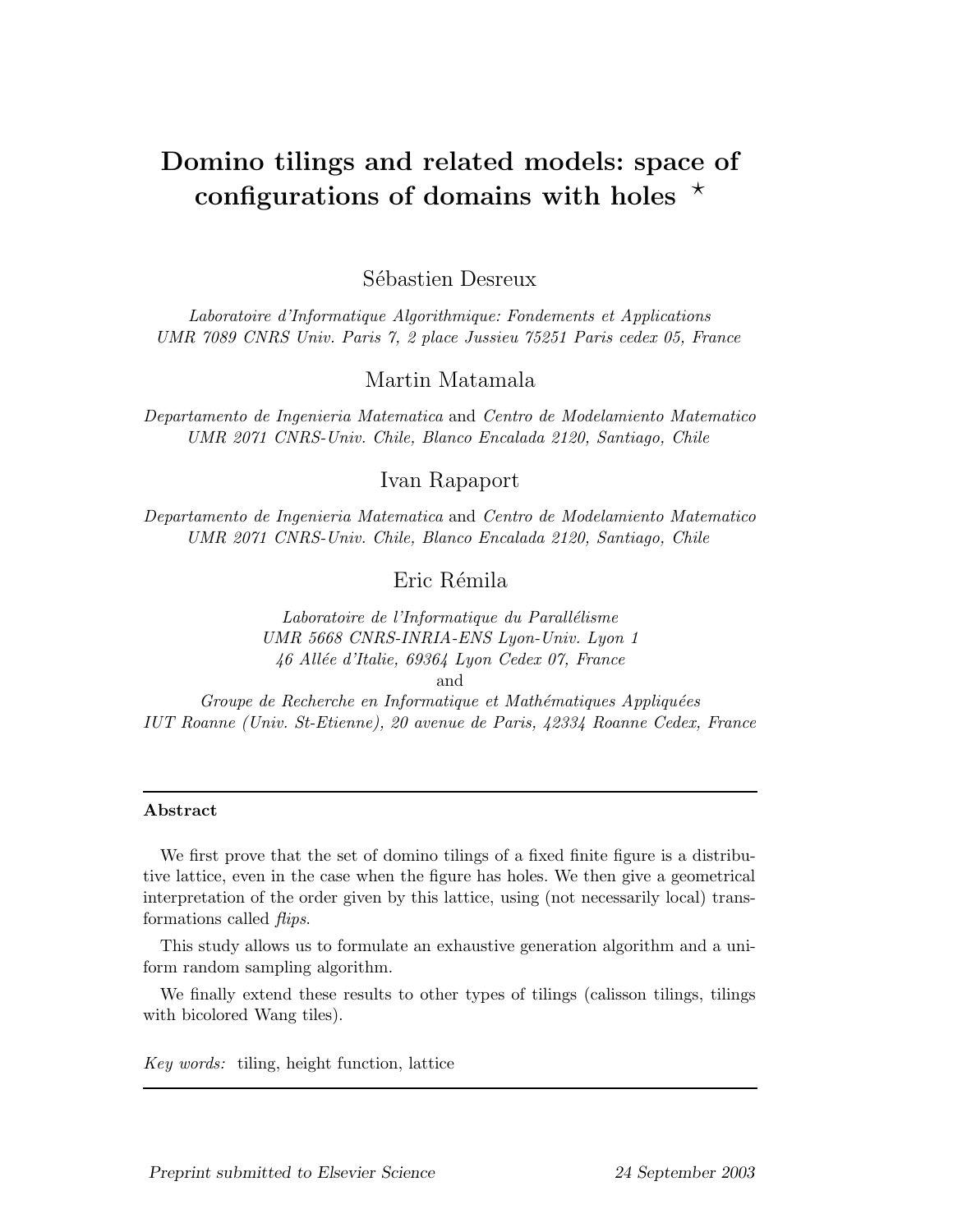# 1 Introduction

In the last ten years a lot of progress has been done in the study of tilings. Most remarkably, W. P. Thurston [23], using work of J. H. Conway and J. F. Lagarias [5], introduced the notion of height functions, which encode domino tilings and calisson tilings of a polygon P.

The notion of height function appears to be a very powerful tool for the study of tilings. It has notably been extended by different authors [12] [18] to study tiling algorithms for other sets of prototiles.

For domino tilings, height functions induce a structure of distributive lattice (in the sense of order theory, see for example [7]) on the set of tilings of a fixed polygon (see [4] [15] or [19] for a detailed study). This strong structure is a main point to explain a lot of results about domino tilings: tiling algorithm [23], rapidly mixing Markov chains for random sampling [13] [24], computation of the number of necessary flips (local transformations involving two dominoes) to pass from a fixed tiling to another fixed tiling [19], efficient exhaustive generation of tilings [8] [9].

Dominoes are of particular importance to theoretical physicists, for whom dominoes are models of dimers, which are diatomic molecules (such as dihydrogen), and each tiling is seen as a possible state of a solid or a fluid.

The present paper tries to generalize previous results to figures which are not polygons, i. e. figures with holes. To do it, generalizing previous ideas of [20] and [22], we first introduce an equilibrium function on edges of cells of the figure. We also need to introduce some structural notions, following works of J. Propp [15] and J. C. Fournier [10]: The critical cycles, which induce forced components and generalized flips. With these tools, we have a constructive way to obtain the structure of distributive lattice previously introduced by J. Propp [15]. Moreover, we have a geometrical interpretation of it.

Since our approach is constructive, it allows us to exhibit algorithms to compute the objects introduced. As a consequence, we obtain an exhaustive generation algorithm and a uniform random sampling algorithm.

We finish by proving that these ideas can be directly adapted for other types of tilings: Calisson tilings and tilings with bicolored Wang tiles.

 $*$  This works was partially supported by projects Fondeyct 1010442 (M. Matamala), Fondeyct 1020611 (I. Rapaport) and Ecos

 $Email \ addresses: Sebastian.Desreux@liafa.javaisteu.fr (Sébastien Desreux),$ mmatamal@dim.uchile.cl (Martin Matamala), irapapor@dim.uchile.cl (Ivan Rapaport), Eric.Remila@ens-lyon.fr (Eric Rémila).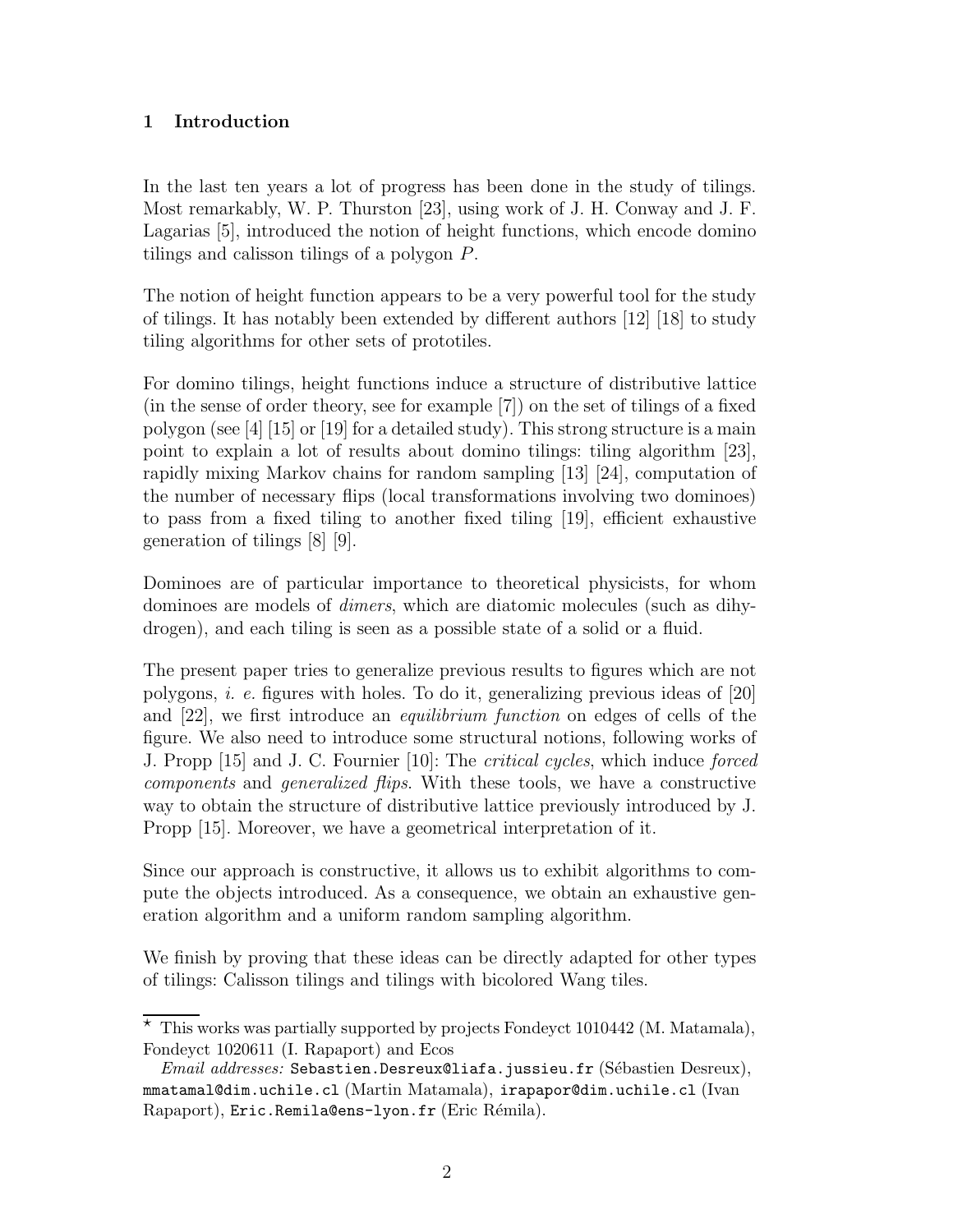#### 2 Figures in the plane grid

#### 2.1 The plane grid

Let  $\Lambda$  be the plane grid of the Euclidean plane  $\mathbb{R}^2$ . A vertex of  $\Lambda$  is a point whose coordinates are both integers.

A vertex  $v = (x_1, y_1)$  is a neighbor of another vertex  $v = (x_2, y_2)$  if  $|x_1 - x_2|$  +  $|y_1 - y_2| = 1$ . Hence, each vertex v has four neighbors  $v + (1, 0), v - (1, 0),$  $v + (0, 1)$  and  $v - (0, 1)$  which are canonically called the East, West, North and South neighbor of v, respectively. An edge of  $\Lambda$  is the closed segment of straight line between two adjacent vertices. A cell of  $\Lambda$  is a (closed) unit square whose corners are vertices. Two cells are  $\angle$ -neighbors (respectively  $\&$ -neighbors) if they share an edge (respectively at least a vertex).

A directed graph  $G = (V, E)$  is symmetric if  $(v, v') \in E$  if and only if  $(v', v) \in E$ E for all  $v, v' \in V$ . In this work we deal with the symmetric directed graph (denoted by  $\Lambda^+$ ) obtained from the planar grid  $\Lambda$  by replacing each edge  $vv'$ by two arcs  $(v, v')$  and  $(v', v)$ . For an arc  $a = (v, v')$  of  $\Lambda^+$  we denote by [a] its associated edge in  $\Lambda$ .

A *(directed)* path P in a directed graph  $G = (V, E)$  is a sequence of vertices  $(v_0, \ldots, v_k)$  such that  $(v_i, v_{i+1})$  is an arc of G for every  $i = 0, \ldots, k-1$ . We denote by  $E(P)$  the multiset of all the arcs used by the path P and by  $V(P)$ the multiset of its vertices. We say that  $G$  is *connected* if any two vertices of V are linked by a path.

A path  $P = (v_0, \ldots, v_k)$  with  $v_k = v_0$  is called a *cycle*. The cycle is *elementary* if  $v_i = v_j$  and  $i \neq j$  imply  $\{i, j\} = \{0, k\}$ . In a plane graph one has two kinds of elementary cycles: The clockwise cycles and the counterclockwise ones.

Let  $G = (V, E)$  be a symmetric directed graph. A function  $g : E \to \mathbb{Z}$  is skewsymmetric if  $g(v, v') = -g(v', v)$  for every  $(v, v') \in E$ . Given any function  $h: V \to \mathbb{Z}$  we define its associated difference function  $D(h): E \to \mathbb{Z}$  by  $D(h)(v, v') = h(v') - h(v)$ , for all  $(v, v') \in E$ . Conversely, if G is connected, given a function  $g: E \to \mathbb{Z}$  which satisfies  $g(C) = 0$  for all cycle C of  $G_F$ and a vertex  $w_0$  of V, there exists a unique function  $h: V \to \mathbb{Z}$  such that  $h(w_0) = 0$  and  $D(h)(a) = g(a)$  for all  $a \in E$ .

Let E' be a multiset of arcs of G. We denote by  $g(E')$  the sum of the values  $g(a)$ over all the arcs  $a \in E'$  (each arc a is counted according to its corresponding multiplicity in the multiset). Then  $g(E') = \sum_{a \in E'} g(a)$ . For a path P, instead of  $g(E(P))$  we use the shorthand  $g(P)$ .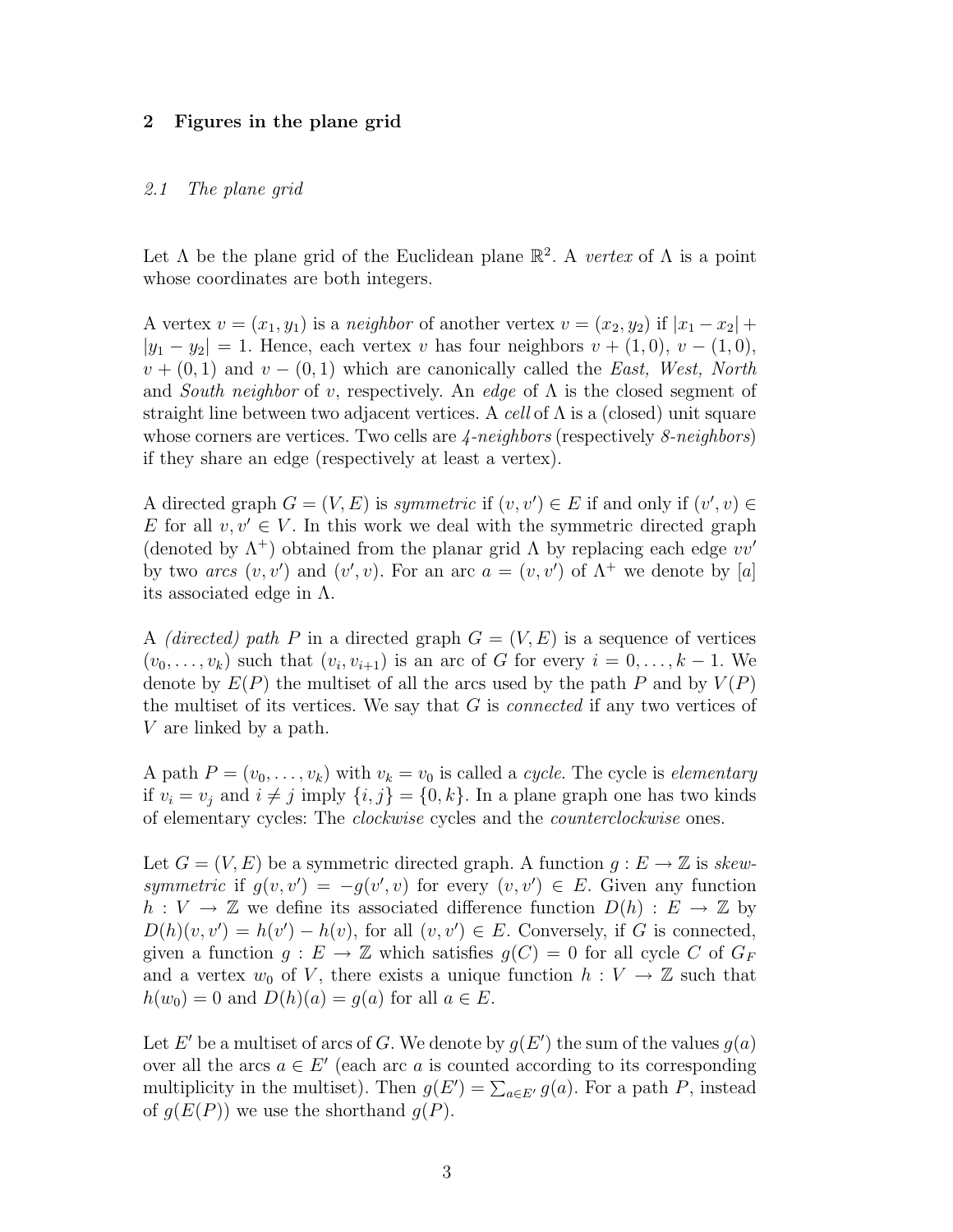We assume that cells of  $\Lambda$  are colored as a checkerboard. We thus have black cells and white cells, and two cells sharing an edge have different colors. Let us define the *spin* function sp on the arcs of  $\Lambda^+$ . For each arc  $a = (v, v')$ , the spin of a is noted  $sp(a)$  and given by:

- $sp(a) = 1$  if an ant moving from v to v' has a white cell on its left side (and a black cell on its right side);
- $sp(a) = -1$  otherwise.

For each clockwise elementary cycle C, one has  $sp(C) = 4Dis(C)$  where  $Dis(C)$ , the *disequilibrium* of C, is the difference between the number of black cells and the number of white cells enclosed by  $C$ . The result is true for each cycle enclosing a single cell, and each elementary cycle can be decomposed into such square cycles.

#### 2.2 Figures

A figure F of  $\Lambda$  is a 4-connected (*i. e.* whose cells are connected according to the 4-neighboring relation), finite union of cells of Λ. The unique infinite 8-connected component of  $\mathbb{R}^2 \setminus F$  is denoted by  $H_{\infty}$ . The other ones are called the holes of F. The set of all edges in the boundary of F is denoted by  $E_b(F)$ . The set of edges in  $H_{\infty} \cap F$  is called the *outer-boundary* of F and denoted by  $E_{ob}(F)$ . Analogously, we denote by  $V_b(F)$  the set of all the vertices on the boundary of F.

Because of the two types of connectivity for cells, we replace (until the end of the paper) each vertex  $v$  of  $F$  such that each edge issued from  $v$  is on the boundary of  $F$ , by two vertices  $v_1$  and  $v_2$ , each of them connected to exactly two neighbors of  $v$  (see Figure 1).



Fig. 1. Vertex duplication according to 4-connectivity of  $F$  and 8-connectivity of  $\mathbb{R}^2 \setminus F.$ 

A figure defines a symmetric directed graph  $G_F = (V_F, E_F)$  such that  $V_F$  is the set of corners of cells of F (once duplication is done), and  $E_F$  is the set of arcs a such that |a| is a side of a cell of F. From this point of view, the clockwise and counterclockwise contours of each hole are elementary cycles of  $G_F$ .

For each elementary clockwise cycle of  $F$  (*i. e.* whose arcs are in  $E_F$ ) we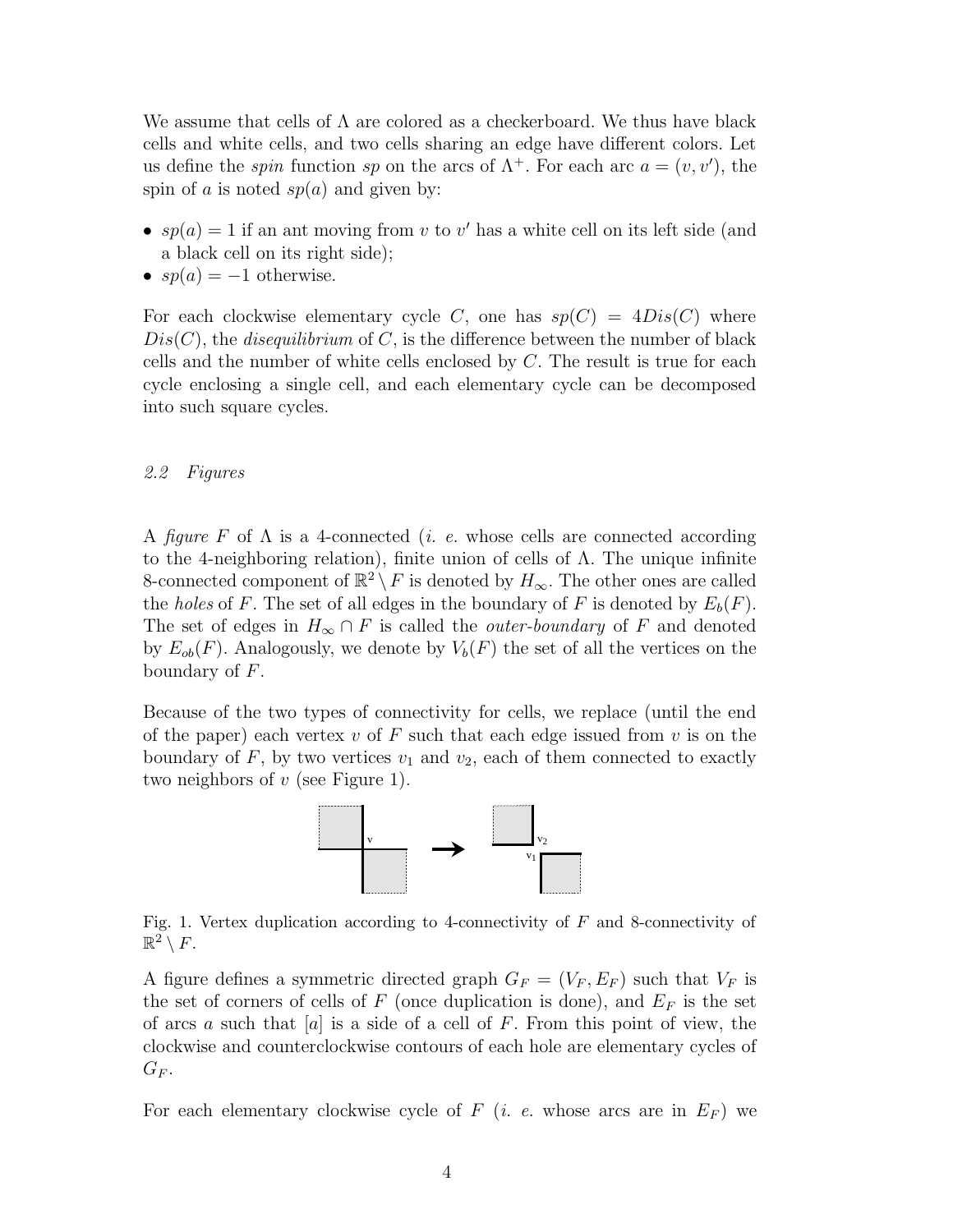define  $Dis_F(C)$  as the difference between the number of black cells of F and the number of white cells of  $F$  enclosed by  $C$ .

#### 2.3 Equilibrium function

Informally, we can say that we want to work as if  $F$  had no hole. To this end, the informal idea is to introduce values on edges which make holes disappear. Precisely, this is done by the use of *equilibrium functions* as defined below:

**Definition 2.1** An equilibrium function (denoted by eq) is a skew-symmetric function from  $E_F$  to  $\mathbb Z$  such that  $sp(C) + eq(C) = 4Dis_F(C)$ , for every clockwise cycle C of F.

For figures without holes, it suffices to take  $eq = 0$ .

Notice that, through the decomposition of cycles, a function  $eq$  is an equilibrium function if and only if the following conditions holds.

- $eq(C) = 0$  for each elementary cycle C around a cell of F.
- $eq(C) = -sp(C)$  for each cycle C which follows clockwise the boundary of a hole of F.

More generally, for every cycle C of F,  $eq(C)$  is a number which does not depend on the chosen equilibrium value. We prove in Section 4 that every figure has an equilibrium function which can be efficiently computed.

We also need some auxiliary functions deduced from the function eq.

**Definition 2.2** The functions  $eq_r$ , **t** and **b** are functions from the set of arcs of  $\Lambda^+$  to  $\mathbb{Z}$ , defined by:

(1)  $eq_r(a) = eq(a) - sp(a)$  for all  $a \in E_F$ . (2)  $\mathbf{t}(a) = eq(a) - sp(a) + 2$  for all  $a \in E_F \setminus E_b(F)$ . (3)  $\mathbf{b}(a) = eq(a) - sp(a) - 2$  for all  $a \in E_F \setminus E_b(F)$ . (4)  $\mathbf{t}(a) = \mathbf{b}(a) = eq(a) + sp(a)$  for all  $a \in E_b(F)$ .

Note that for any arc a in  $E_F$ ,  $\mathbf{t}(a) - \mathbf{b}(a)$  is either 0 or 4.

#### 3 The lattice of tilings

In this section we associate three classes of objects to a figure: Tilings, height functions and acyclic orientations. Our goal is the study of tilings, and height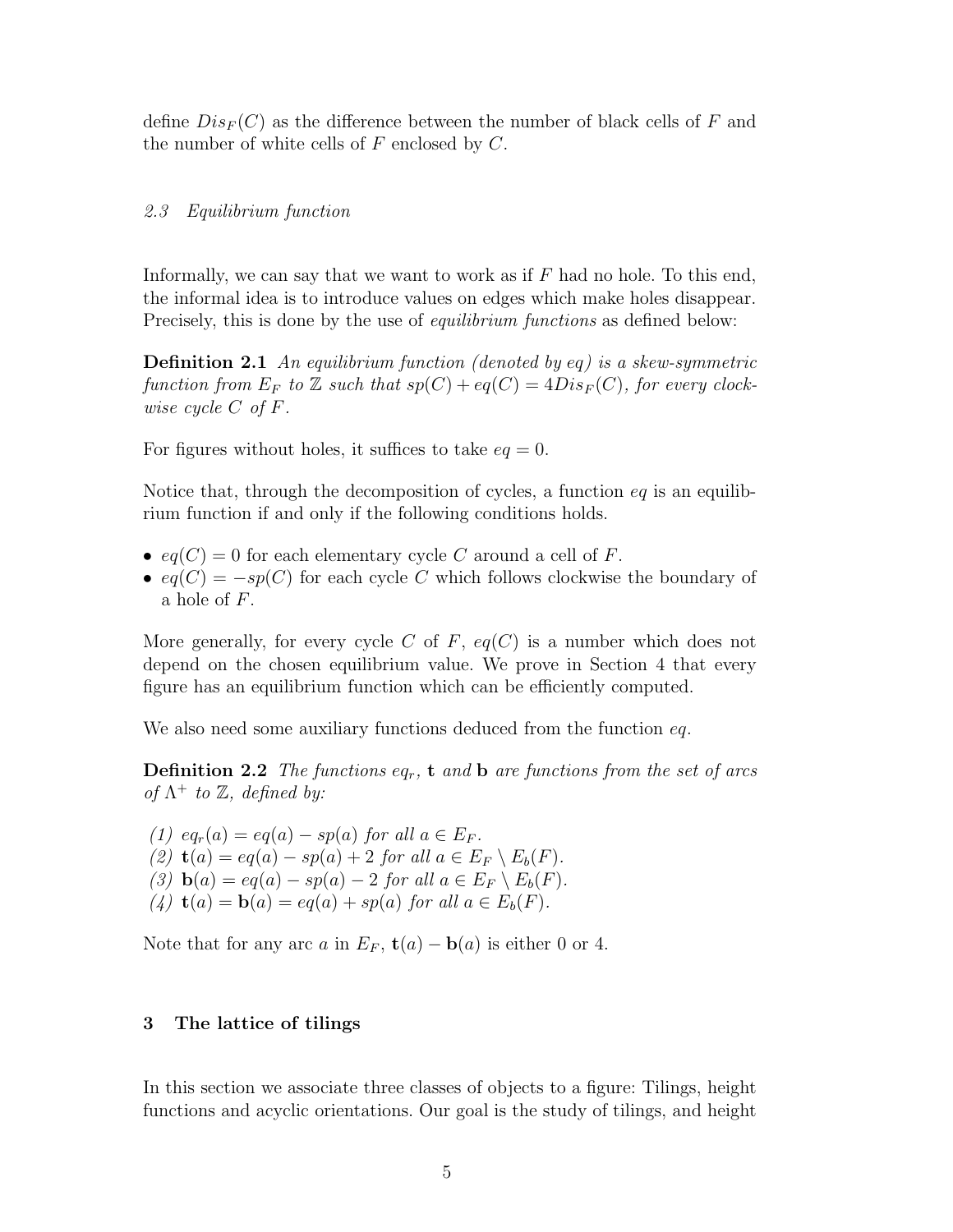functions and acyclic orientations are some powerful tools to carry on this study.

#### 3.1 Tilings and height functions

A domino is a figure formed by two cells sharing an edge, which is called the *central axis* of the domino. A *tiling*  $T$  of a figure  $F$  is a set of dominoes included in  $F$ , with pairwise disjoint interiors (*i. e.* there is no overlap), such that the union of the tiles of T equals F (*i. e.* there is no gap). Each tiling T of a figure  $F$  is completely determined by the set of central axises of the tiles. The characteristic function of a tiling  $T$  defined from the set of arcs of  $F$  into Z is given by  $\chi_T(a) = 1$  if [a] is a central axis of a tile of T and  $\chi_T(a) = 0$ otherwise.

Let T be a tiling of F. The *height difference* in T, noted  $g_T$ , is the skewsymmetric function defined by

$$
\forall a \in E_F \quad g_T(a) = eq_r(a) + 2sp(a)(1 - 2\chi_T(a))
$$

Then  $g_T(a) \in \{\mathbf{b}(a), \mathbf{t}(a)\}\$ for every  $a \in E_F$ .

Let us define  $g_F(a)$  as  $eq(a) + sp(a)$  for every  $a \in E_F$ . It can be seen that for each pair  $(T, T')$  of tilings of F and every  $a \in E_F$ ,  $g_T(a) - g_{T'}(a) =$  $-4sp(a)(\chi_T(a)-\chi_{T'}(a))$ . Thus, if  $g_T = g_{T'}$ , then  $T = T'$ . Hence, the function  $g_T$  is a tool to encode the tilings. Moreover, for every arc  $a \in E_b(F)$  and every tiling T of F we necessarily have  $g_T(a) = g_F(a)$ . Thus  $g_T(a)$  does not depend on T for  $a \in E_b(F)$ . Additionally,  $g_T(a) - g_{T'}(a) \in \{-4, 0, 4\}$ , for every  $a \in E_F$ .

**Proposition 3.1** Let T be a tiling of a figure F. For each cycle C of F, one has  $g_T(C) = 0$ .

This proposition is a generalization of a theorem by J. H. Conway [5] on tilings of polygons.

Proof. (sketch) It suffices to prove the result for elementary cycles since the height difference of each cycle is the sum of the height differences of the elementary cycles which compose it. This is done by induction on the number of cells of  $\Lambda$  enclosed by the cycle.

The case of a cycle following the boundary of a hole is easily treated from the definition of equilibrium functions. We also verify that the proposition holds for elementary cycles of length 4 around a cell.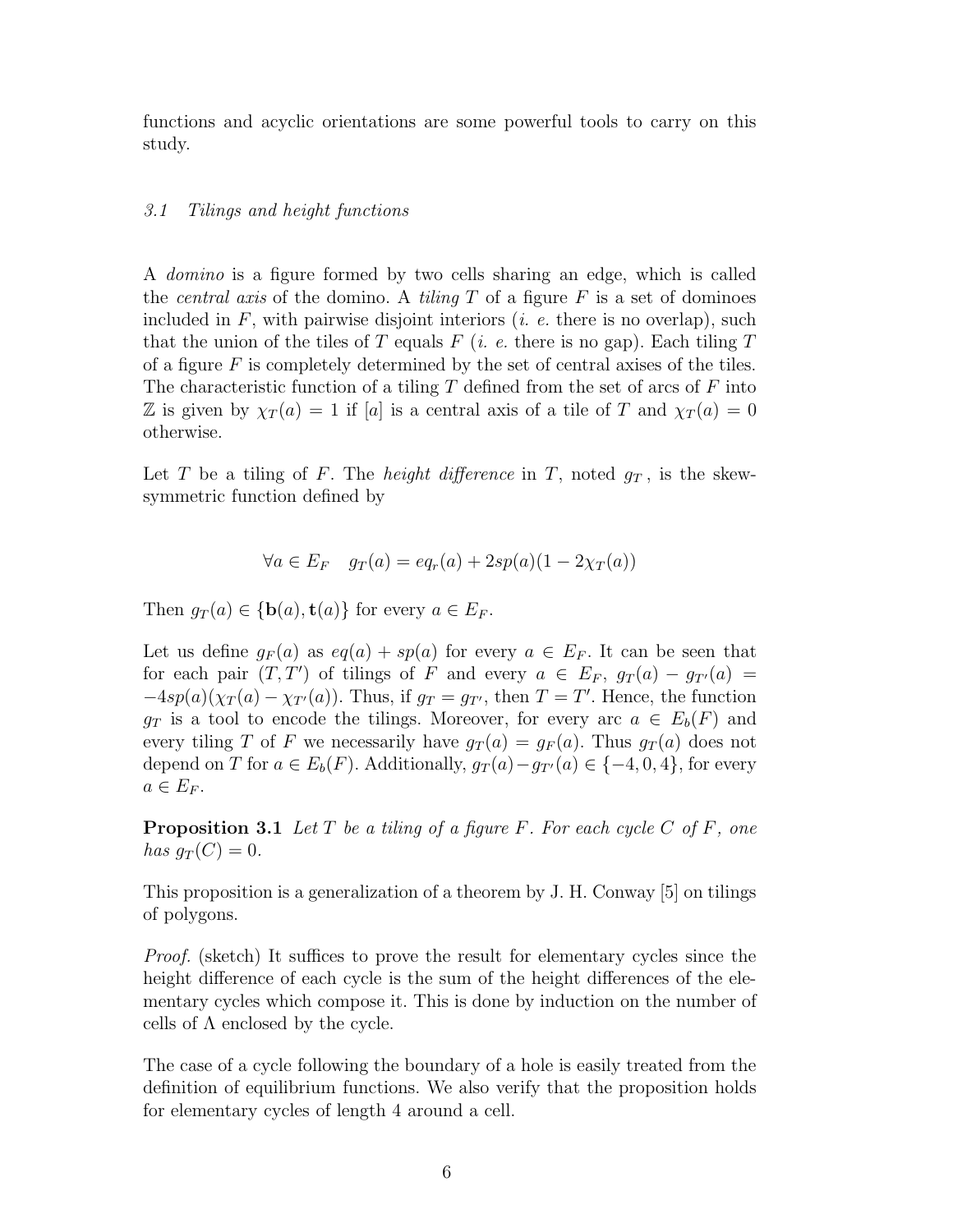We now use induction. If we are not in one of the cases treated above, then the area enclosed by the cycle can be cut by a path in  $F$ , which induces two new cycles, each of them enclosing less cells of  $\Lambda$  than the original cycle. Thus, by the induction hypothesis, the height difference of both induced cycles is null, from which it is easily deduced that the height difference of the original cycle is null.  $\Box$ 

Proposition 3.1 guarantees the correctness of the definition below.

**Definition 3.2** We fix a vertex w<sub>0</sub> of  $H_{\infty}$ . For each tiling T, the height function induced by T (denoted by  $h_T$ ) is the function from the set  $V_F$  of vertices of cells of F (once necessary vertex duplications have been done) to the set  $\mathbb Z$  of integers, defined by  $h_T(w_0) = 0$  and  $D(h_T) = g_T$ .

We now give a characterization of height functions of tilings.

**Proposition 3.3** We denote by  $\mathcal{H}_F$  the class of all the functions  $h: V_F \to \mathbb{Z}$ satisfying the following properties:

- $h(w_0) = 0;$
- for each arc a of  $E_F$ ,  $D(h)(a) \in {\bf{b}}(a), {\bf{t}}(a)$ .

For each tiling T, the function  $h_T$  belongs to  $\mathcal{H}_F$ . Conversely, for each  $h \in \mathcal{H}_F$ there exists a tiling T such that  $h = h_T$ .

*Proof.* The first statement follows directly from the definition of  $g_T$ . Let h belong to  $\mathcal{H}_F$  and let C be a cycle around a cell. Then  $D(h)(C) - eq_r(C) =$  $sp(C)$  since  $D(h)(C) = eq(C) = 0$ . Clearly,  $|sp(C)| = 4$ . Since  $D(h)(a) \in$  ${\bf b}(a), {\bf t}(a)$ , there are three arcs of C such that  $D(h)(a) - eq_r(a) = 2sp(a)$ and exactly one arc satisfying  $D(h)(a) - eq<sub>r</sub>(a) = -2sp(a)$ . Thus, the set T of all dominoes whose central axis [a] is such that  $D(h)(a) - eq<sub>r</sub>(a) = -2sp(a)$  is a tiling T of F. The equality  $h(v) = h_T(v)$ , for each vertex v of F, is obvious by induction on the distance from  $w_0$  to  $v$ .

The proposition above allows one to consider each tiling as a height function.

**Lemma 3.4** For every pair of height functions  $h$  and  $h'$  and for each vertex v of F, one has  $h(v) - h'(v) = 0$ [4]. Moreover,  $h(v) - h'(v)$  does not depend on the chosen equilibrium function.

*Proof.* Obvious by induction on the length of a shortest path from  $w_0$  to  $v$ .  $\Box$ 

Let  $\leq$  be the canonical order on functions:  $h \leq h'$  if and only if  $h(v) \leq h'(v)$ for all  $v \in V_F$ .

**Proposition 3.5** Let h and h' belong to  $\mathcal{H}_F$ . The functions  $inf(h, h')$  and  $sup(h, h')$  belong to  $\mathcal{H}_F$ .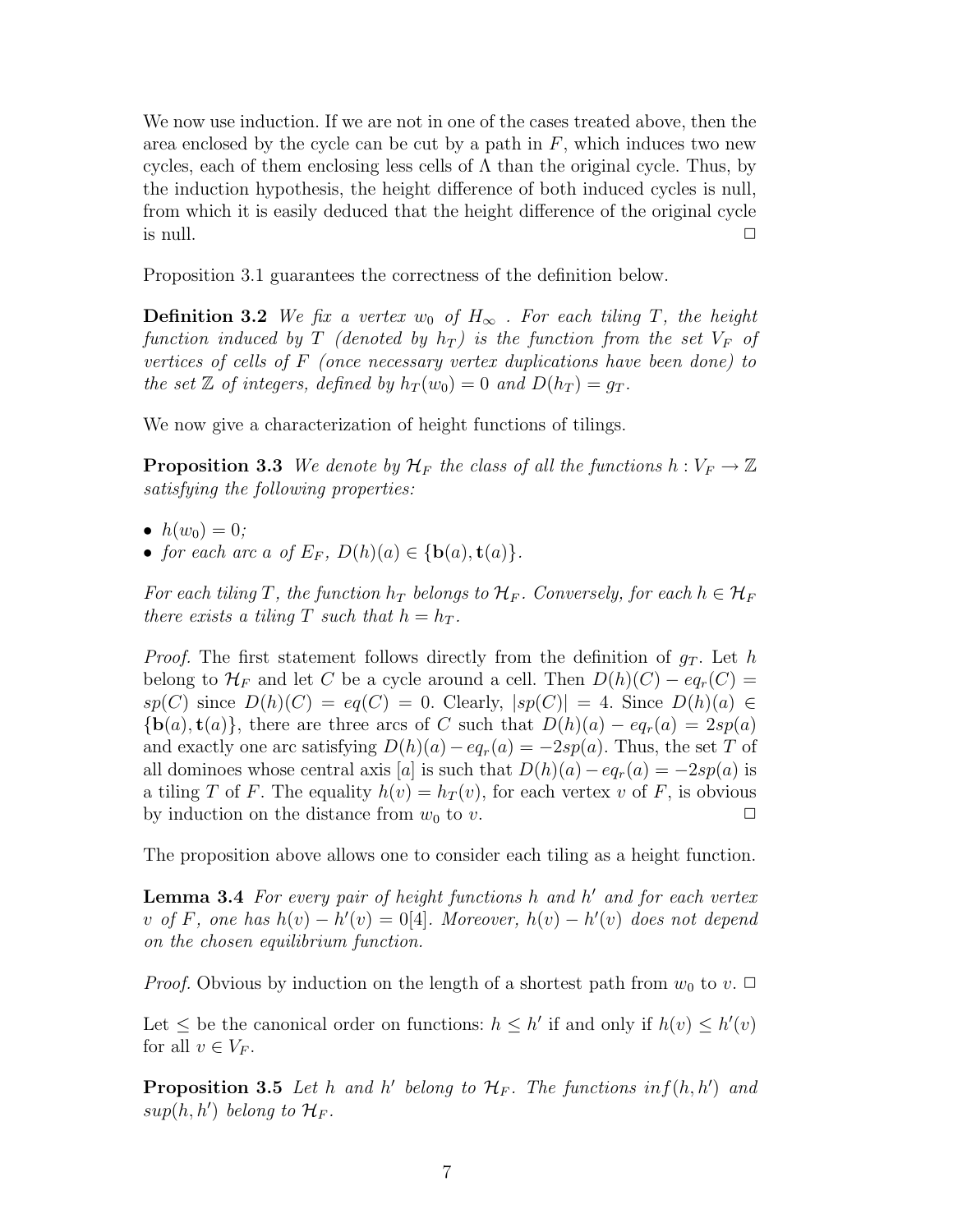In the vocabulary of order theory (see for example [3], [7]) the above proposition can be restated as follows:  $(\mathcal{H}_F, \leq)$  is a distributive lattice.

*Proof.* Let  $h_1 = inf(h, h')$ . We shall prove that for every arc  $(v, v') \in E_F$ ,  $h_1(v') - h_1(v) \in \{h(v') - h(v), h'(v') - h'(v)\}\$  (the proof for  $sup(h, h')$  is similar).

For the sake of contradiction, let us assume that there exists an arc  $a =$  $(v, v')$  of F such that  $h_1(v) = h(v) < h'(v)$  and  $h_1(v') = h'(v') < h(v')$ . From Lemma 3.4, one has  $h'(v') \leq h(v') - 4$  and  $h(v) \leq h'(v) - 4$ . Then  $\alpha := h'(v') - h(v') + h(v) - h'(v)$  satisfies  $\alpha \leq -8$ . On the other hand,  $\alpha =$  $h'(v') - h'(v) - (h(v') - h(v))$ . Since h and h' belong to  $\mathcal{H}_F$ , one obtains  $\alpha \geq \mathbf{b}(v, v') - \mathbf{t}(v, v') = -4$  which contradicts the hypothesis.

We define the following order on the  $\Gamma_F$  of tilings of  $F: T \leq T'$  if  $h_T \leq h_{T'}$ . From Proposition 3.3,  $(\Gamma_F, \leq)$  is isomorphic to  $(\mathcal{H}_F, \leq)$ . Thus  $(\Gamma_F, \leq)$  is a distributive lattice.

## 3.2 Forced components

**Definition 3.6** An elementary cycle C of  $G_F$  is critical if  $\mathbf{t}(C) = 0$ .

Such a cycle is strongly critical if, moreover,  $sp(a) = 1$ , for each arc  $a \in$  $E(C) \setminus E_b(F)$ .

We say that  $v$  and  $v'$  are critically equivalent if there exists a critical cycle  $C$ such that  $v, v' \in V(C)$ . The equivalence classes of this equivalence relation are called the forced components of the figure F.

Let  $\hat{G}_F = (\hat{V}_F, \hat{E}_F)$  be the symmetric graph whose vertices are the forced components and where  $(U, U')$  is an arc of  $G_F$  if there exists  $v \in U$  and  $v' \in U'$ such that  $(v, v')$  is an arc of  $G_F$ . This graph is called the graph of forced components of  $F$ .

Notice that each boundary cycle of a hole of  $F$  is strongly critical. The boundary cycle of the outer boundary is critical if and only if  $F$  contains as many black cells as white cells. A strongly critical cycle can be deduced from each critical cycle by replacing each interior arc a with  $sp(a) = -1$  by a sequence  $a', a'', a'''$  of three arcs of positive spins.

It is easy to see that for any cycle C of  $G_F$ ,  $\mathbf{t}(C)$  and  $eq(C)$  do not depend on the chosen equilibrium function. Thus, the notion of critical cycle only depends on the shape of the figure.

**Definition 3.7** Let T be a tiling of F. The graph of T is the spanning subgraph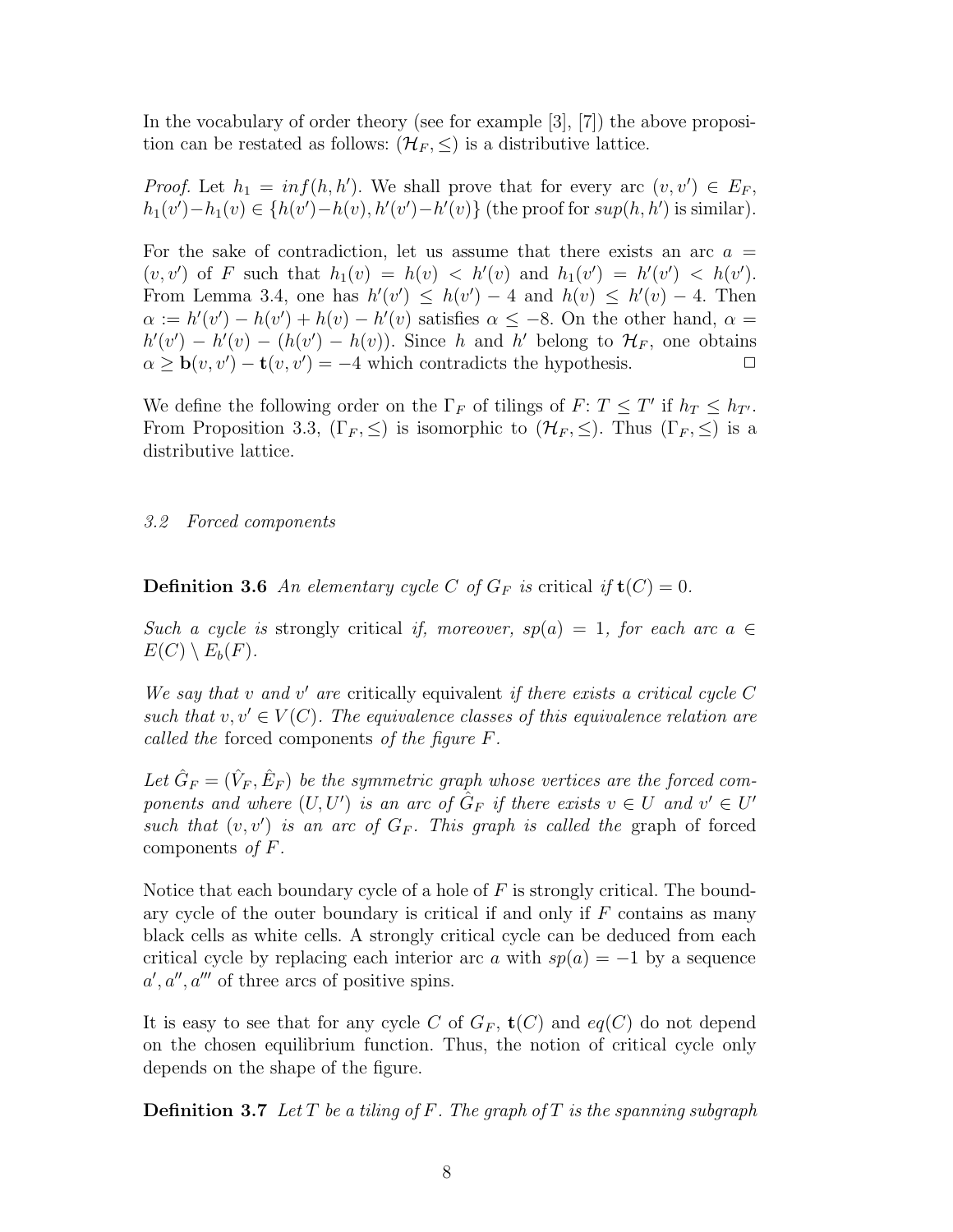

Fig. 2. The forced components of a figure and the graph of forced components  $(U_1)$ denotes the component containing the contours of the two holes).

of  $G_F$ , denoted by  $G_T = (V_F, E_T)$ , where  $a \in E_T$  if and only if  $g_T(a) = \mathbf{t}(a)$ .

By definition, every arc in  $E_b(F)$  is an arc of  $G_T$ . Moreover,  $a \in E_T \setminus E_b(F)$ if and only if  $\chi_T(a) = 0$  and  $sp(a) = 1$ , or  $\chi_T(a) = 1$  and  $sp(a) = -1$ .

The following proposition is the reason why we are interested in critical cycles and forced components.

**Proposition 3.8** Let C be a cycle of  $G_F$ .

- If C is critical, then for every tiling T the cycle C is a cycle of  $G_T$ . Conversely, if C is a cycle of  $G_T$  for some tiling T, then C is critical.
- If C is strongly critical, then for every tiling T the cycle C is a cycle of  $G_T$ which does not cut any tile of  $T$ . Conversely, if for some tiling  $T C$  is a cycle of  $G_T$  that C cuts no tile of T, then C is strongly critical.

*Proof.* If C satisfies  $\mathbf{t}(C) = 0$ , then for every tiling T of F one has  $\mathbf{t}(C) =$  $g_T(C)$ . Therefore  $\mathbf{t}(a) = g_T(a)$  for every  $a \in E(C)$ , whence C is a cycle of  $G_T$ . Conversely, if C is a cycle of  $G_T$ , then  $g_T(a) = \mathbf{t}(a)$  for every  $a \in E(C)$ . Thus, from Proposition 3.1,  $\mathbf{t}(C) = g_T(C) = 0$  and C is a critical cycle.

For the second part, assume that C is strongly critical. For every  $a \in E(C)$ we have  $\mathbf{t}(a) = g_T(a)$ , which implies  $sp(a) = 1$ , from which one knows that  $\chi_T(a) = 0$ ; this means that C does not cut any tile of T. Conversely, let [a] be an interior edge which does not cut any tile of T. By definition,  $g_T(a) = sp(a) +$ eq(a). Moreover, since a belongs to  $E_T$ , one has  $g_T(a) = \mathbf{t}(a) = eq(a) - sp(a)+2$ and finally  $sp(a) = 1$ .

Corollary 3.9 If F has a strongly critical cycle  $(v_0, v_1, \ldots, v_p)$  such that for each integer  $0 \leq i < p$ ,  $[v_i, v_{i+1}]$  is an interior edge, then there exists no tiling of  $F$ .

*Proof.* Let  $v_j = (x_j, y_j)$  be the vertex of this cycle with  $x_j + y_j$  maximal, and, moreover,  $x_j$  minimal with respect to the previous condition. One necessarily has  $v_{j-1} = v_j + (-1,0), v_{j-2} = v_{j-1} + (0,-1)$  and (moreover)  $v_{j+1} = v_j +$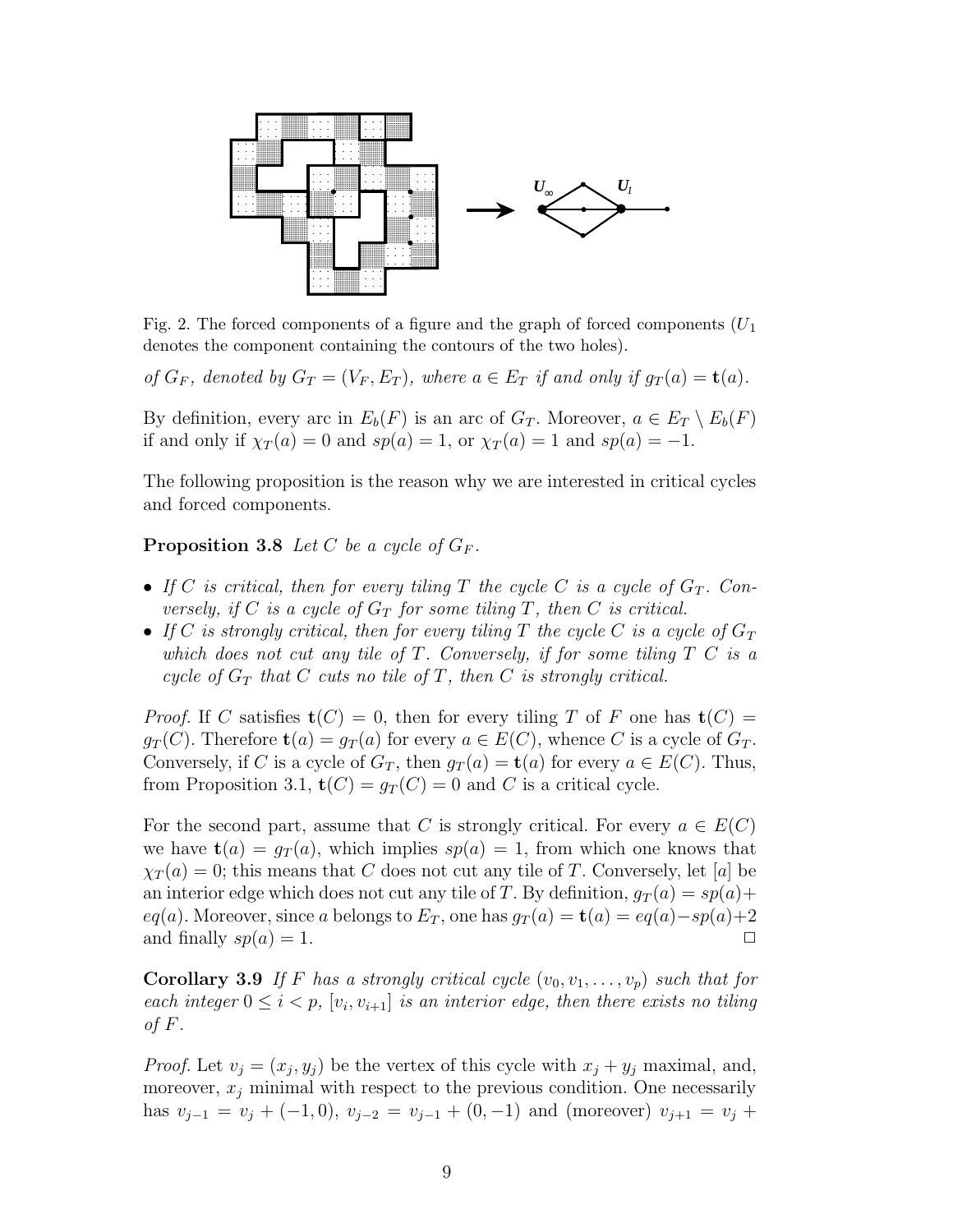$(0, -1)$ . Now, follow the cycle until the first vertex  $v_{j+2k}$  such that  $v_{j+2k}$  $v_j + (k, -k)$  and  $v_{j+2k+2} \neq v_j + (k+1, -k-1)$  (which forces that  $v_{j+2k+1} =$  $v_{j+2k} + (0, -1)$  and  $v_{j+2k+2} = v_{j+2k+1} + (-1, 0)$  (see Figure 3).



Fig. 3. Proof of Corollary 3.9.

Let T be a tiling of  $F$ ; at least one tile of T must be cut by an edge of the path formed from the part of the cycle from  $v_{j-2}$  to  $v_{j+2k+2}$ . But this is impossible, from Proposition 3.8. Thus there exists no tiling.  $\Box$ 

From Corollary 3.9, if  $F$  can be tiled then there are three kinds of forced components: The component  $U_{\infty}$ , the *single components* which are reduced to a single vertex, and the hole components which contain the contour of at least one hole.

The following lemma establishes a useful relation between the height functions and the forced components.

**Lemma 3.10** Let  $v$  and  $v'$  be critically equivalent vertices. For all  $h$  and  $h'$ in  $\mathcal{H}_F$ , one has  $h(v) - h'(v) = h(v') - h'(v')$ .

*Proof.* Let  $C = (v_0, v_1, \dots, v_p)$  be a critical cycle passing through v and v'. One can assume without loss of generality that  $v = v_0$  and  $v' = v_k$ . One has  $h(v') - h(v) = \sum_{i=0}^{k-1} D(h)(v_i, v_{i+1}) = \sum_{i=0}^{k-1} \mathbf{t}(v_i, v_{i+1}) = h'(v') - h'(v)$ , which yields the result.  $\Box$ 

Let us choose one vertex  $v_U$  in each forced component U of  $G_F$ . From Lemma 3.10,  $h \leq h'$  if and only if  $h(v_U) \leq h'(v_U)$  for all  $U \in \hat{V}_F$ .

We define a distance on  $\mathcal{H}_F$  by

$$
\Delta(h, h') := \sum_{U \in \hat{V}_F} |h(v_U) - h'(v_U)|
$$

Notice that the distance satisfies the following equalities:

$$
\Delta(h, h') = \Delta(h, inf(h, h')) + \Delta(inf(h, h'), h')
$$
  

$$
\Delta(h, h') = \Delta(h, sup(h, h')) + \Delta(sup(h, h'), h')
$$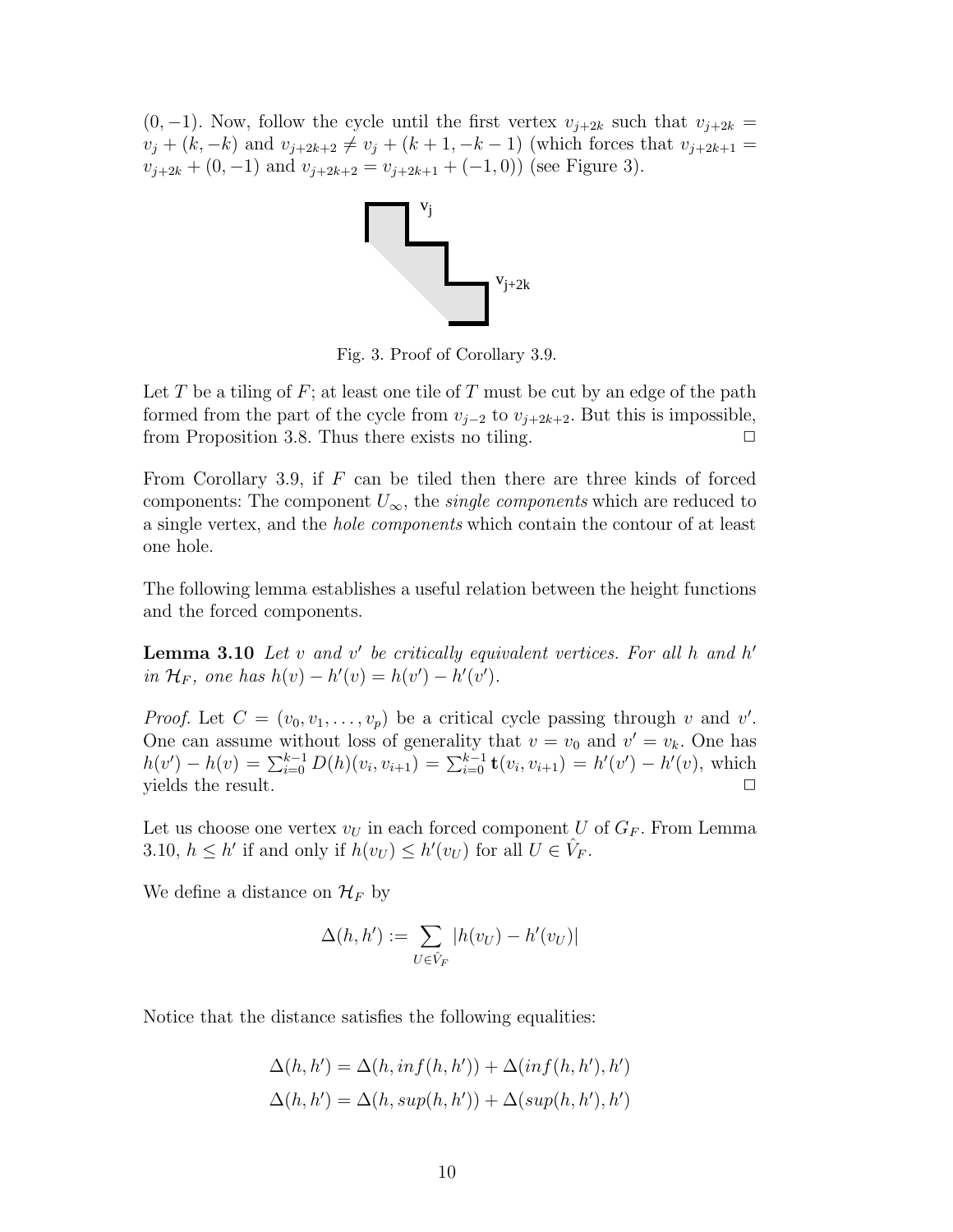#### 3.3 Acyclic orientations and flips

In this part we prove that the lattice of height functions of a tileable figure  $F$ is isomorphic to a lattice of a subclass of orientations of the graph of forced components. These lattices have been precisely studied by J. Propp [15].

**Definition 3.11** A directed graph G is an orientation of F if G is an orientation of  $\hat{G}_F$  such that  $|E(C) \cap E(G)| = -\frac{1}{4}$  $\frac{1}{4}$ **b**(*C*) for all cycle *C* of  $\hat{G}_F$ . We denote by  $\mathcal{G}_F$  the class of all the acyclic orientations of F.

Let h be a height function and let T be the corresponding tiling. Let  $G_h =$  $(\hat{V}_F, E)$  be the graph of strongly connected components of  $G_T$ , i. e. the directed graph defined by  $(U, U') \in E$  if and only if there exists an arc of  $G_T$  from a vertex of  $U$  to a vertex of  $U'$ .

It is well known (see [2] for example) that the graph of strongly components of any directed graph is acyclic. Hence,  $G_h$  is an acyclic orientation of  $\hat{G}_F$ .

**Proposition 3.12** Let h be an element of  $H$ . Then  $G_h$  belongs to  $\mathcal{G}_F$ . Conversely, for each  $G = (V, E) \in \mathcal{G}_F$  there exists  $h \in \mathcal{H}$  such that  $G = G_h$ .

*Proof.* Let C be a cycle of  $\hat{G}_F$ . Then  $0 = D(h)(C) = D(h)(E(C) \cap E)$  +  $D(h)(E(C) \setminus E)$ . Since  $D(h)(E(C) \cap E) = \mathbf{t}(E(C) \cap E)$  and, for any arc a of  $E_F$ ,  $\mathbf{t}(a) = \mathbf{b}(a)+4$ , one obtains:  $D(h)(E(C) \cap E) = \mathbf{b}(E(C) \cap E)+4|E(C) \cap E|$ . Moreover, from the definition of  $G_h$  one obtains  $D(h)(E(C) \setminus E) = \mathbf{b}(E(C) \setminus E)$ E). Finally,  $0 = 4|E(C) \cap E| + \mathbf{b}(C)$ .

Conversely, let  $G = (V, E)$  belong to  $\mathcal{G}_F$ . Let g be the function defined by  $g(a) = \mathbf{t}(a)$  if  $a \in E$  and  $g(a) = \mathbf{b}(a)$  if  $a \in \hat{E}_F \setminus E$ . We prove that  $g(C) = 0$ for all cycle C. Clearly  $g(C) = g(E(C) \cap E) + g(E(C) \setminus E)$ . By definition of g, one has  $g(E(C) \cap E) = \mathbf{t}(E(C) \cap E)$  and  $g(E(C) \setminus E) = \mathbf{b}(E(C) \setminus E)$ . Since for any arc a of  $E_F$  **t** $(a) = \mathbf{b}(a) + 4$ , one obtains that  $g(E(C) \cap E) = \mathbf{b}(E(C) \cap E)$  $E$ ) + 4| $E(C) \cap E$ . Then  $g(C) = \mathbf{b}(E(C) \cap E) + 4|E(C) \cap E| + \mathbf{b}(E(C) \setminus E) =$  $\mathbf{b}(C) + 4|E(C) \cap E| = 0$ . Thus there exists  $h \in \mathcal{H}$  such that  $h(w_0) = 0$  and  $D(h) = g.$ 

**Definition 3.13** Let  $G = (V, E)$  belong to  $\mathcal{G}_F$  and let  $U \neq U_\infty$  be in V without incoming (resp. outgoing) arcs. The graph obtained from G by an upward *(resp.* downward*)* flip in U is the acyclic directed graph  $G^U = (V, E^+)$  $(resp. G^U = (V, E^-)$ ) where

$$
E^{+} = E \setminus \{(U, U') : (U, U') \in E\} \cup \{(U', U) : (U, U') \in E\}
$$

and

$$
E^- = E \setminus \{ (U', U) : (U', U) \in E \} \cup \{ (U, U') : (U', U) \in E \}
$$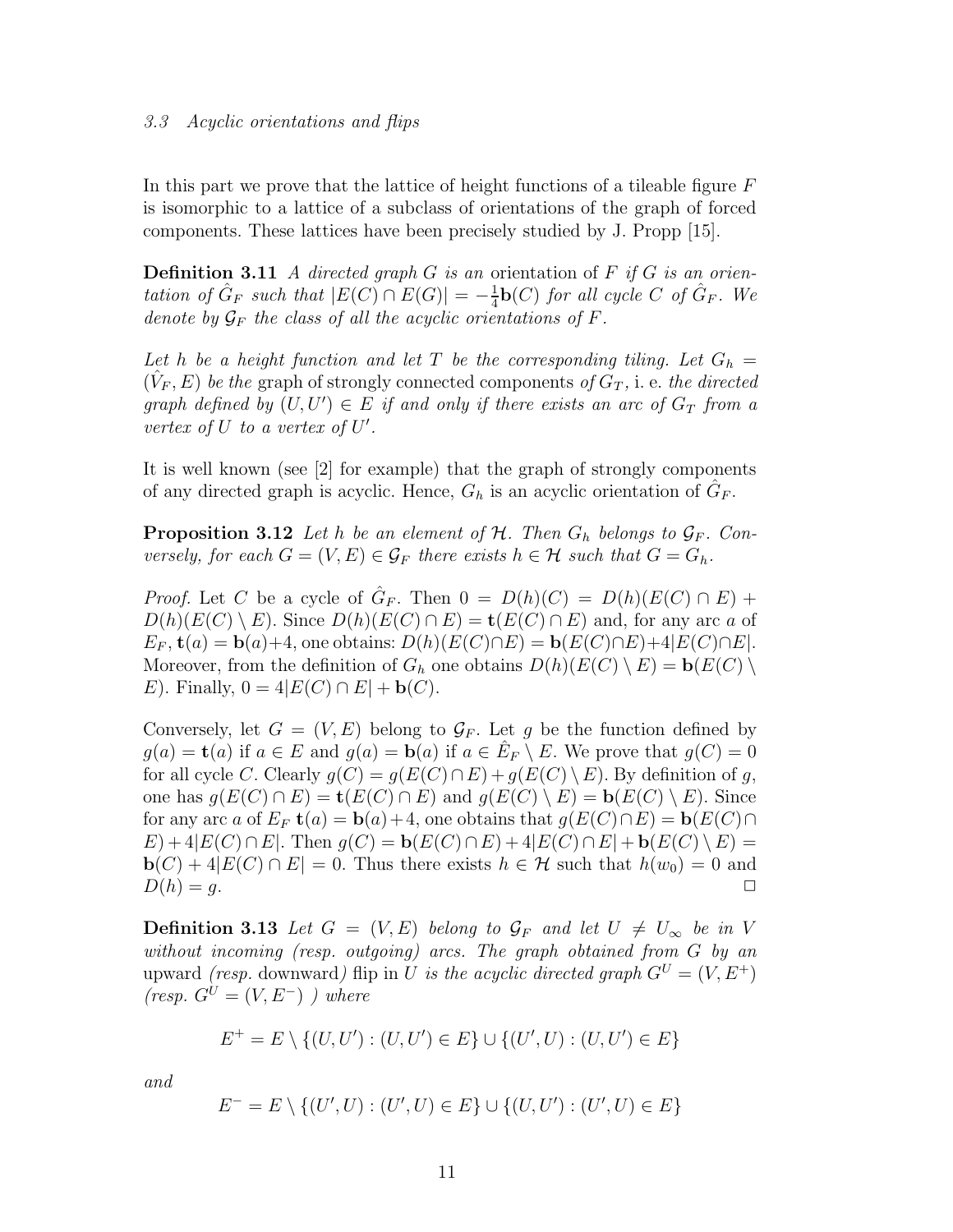An upward or downward flip in U corresponds to reversing all the arcs incident to U. If U is reduced to a single vertex  $v$ , the flip is said to be *local*. If U contains the contour of a hole, we say that it is a *hole flip*.

**Proposition 3.14** For any  $G = (V, E) \in \mathcal{G}_F$ ,  $G^U = (V, E')$  belongs to  $\mathcal{G}_F$ .

*Proof.* Let C be a cycle of  $\hat{G}_F$ . Since the number of arcs  $(U, U')$  used by C is equal to the number of arcs  $(U', U)$  used by C, one has  $|E(C) \cap E|$  =  $|E(C) \cap E'$ |. ✷

Let us denote by  $h^U$  the unique function in  $\mathcal{H}_F$  such that  $G_{h^U} = G^U$ . We have  $h^U = h$  in  $V \setminus U$  and  $|h^U - h| = 4$  in U. The two corresponding tilings differ only around U.

In particular, in  $\Gamma_F$  a local flip in  $U = \{v\}$  (see Figure 4) is the replacement in T of the pair of dominoes which cover the  $2 \times 2$  square centered in v by the other pair which can cover the same square.



Fig. 4. A local flip.

The upward flips defined above canonically induce an order on the set  $\mathcal{G}_F$ . Given G and G' in  $\mathcal{G}_F$ , we say that  $G \leq_{flip^+} G'$  if and only if there exists a sequence  $(U_0, \ldots, U_{p-1})$  of vertices of  $\hat{G}_F$  and a sequence  $(G_0, G_1, \ldots, G_p)$  of graphs of  $\mathcal{G}_F$  such that  $G_0 = G$ ,  $G_p = G'$  and, for each integer  $0 \leq i < p - 1$ ,  $G_{i+1}$  is obtained from  $G_i$  by an upward flip.

**Proposition 3.15** Let h and h' belong to  $\mathcal{H}_F$ . Then  $h \leq h'$  if and only if  $G_h \leq_{flip^+} G_{h'}$ . Moreover, in this case, one can pass from  $G_h$  to  $G_{h'}$  by a sequence of  $\Delta(h, h')/4$  flips.

Proof. The direct part of the proposition is proved by induction on the quantity  $\Delta(h, h')$ . The result is obvious if  $\Delta(h, h') = 0$  (*i. e. h = h'*).

Now, let us assume that  $\Delta(h, h') \neq 0$  and  $h \leq h'$ . We will prove that there exists a forced component U such that, for each vertex  $v_U$  of  $U$ ,  $h(v_U) < h'(v_U)$ (which implies  $h(v_U) \leq h'(v_U) - 4$ ) and an upward flip can be done from  $G_h$ on  $U$ .

Let  $U_0$  be a component such that  $h(v_{U_0}) < h'(v_{U_0})$ . If an upward flip can be done from  $G_h$  on  $U_0$ , then we are done. Otherwise, there exists and arc  $(v_1, v_0)$  in  $G_h$ , with  $v_0$  in  $U_0$  and  $v_1$  in another forced component  $U_1$ . We have:  $D(h)(v_1, v_0) = \mathbf{t}(v_1, v_0)$ , which gives  $D(h)(v_0, v_1) = \mathbf{b}(v_0, v_1)$ .

From Lemma 3.10, we have:  $h'(v_{U_1}) - h(v_{U_1}) = h'(v_1) - h(v_1)$  and  $h'(v_{U_0}) -$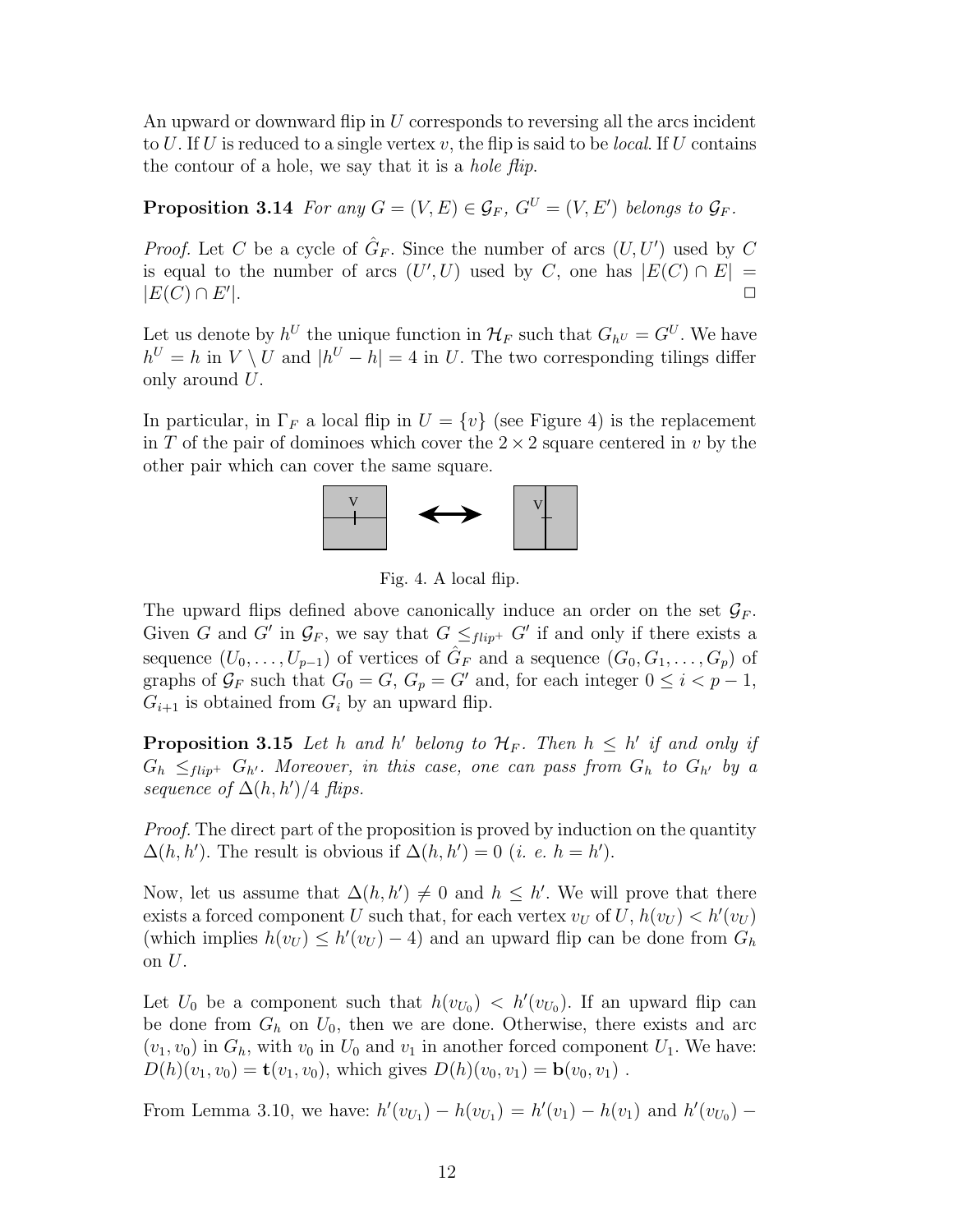$h(v_{U_0}) = h'(v_0) - h(v_0)$ . Moreover,  $h'(v_1) - h(v_1) = D(h')(v_0, v_1) + h'(v_0)$  $h(v_0) - D(h)(v_0, v_1)$ . Thus  $h'(v_{U_1}) - h(v_{U_1}) = h'(v_{U_0}) - h(v_{U_0}) + D(h')(v_0, v_1)$ **b**( $v_0, v_1$ ), which yields  $h'(v_{U_1}) - h(v_{U_1}) \ge h'(v_{U_0}) - h(v_{U_0}) > 0$ .

Either an upward flip can be performed on  $U_1$ , or the same argument can be repeated from  $U_1$  to obtain an arc  $(v_1, v_2)$  from  $U_1$  to another forced component  $U_2$ ,  $D(h)(v_1, v_2) = \mathbf{b}(v_1, v_2)$ . By repeating the process, there are two possibilities: Either one obtains a forced component  $U_i$  on which an upward flip can be done, or an infinite sequence  $(U_i)_{i\in\mathbb{N}}$  is obtained. But since F is finite, the second possibility would imply that there exists a finite subsequence  $(U_j, U_{j+1}, \ldots, U_k)$  for which  $U_j = U_k$ , which is a contradiction since  $G_h$  is acyclic.

We have now proved the existence of a forced component  $U$  such that an upward flip can be done from  $G_h$  around U to obtain a function  $h^U$ . Notice that  $\Delta(h^U, h') = \Delta(h, h') - 4$ . This proves that by induction one can pass from h to h' with  $\Delta(h, h')/4$  flips.

The undirect part of the first part of the proposition is obvious.  $\Box$ 

**Corollary 3.16** The function  $\varphi : \mathcal{H}_F \to \mathcal{G}_F$  defined by  $\varphi(h) = G_h$  is an order isomorphism between  $(\mathcal{H}_F, \leq)$  and  $(\mathcal{G}_F, \leq_{flip^+})$ .

Corollary 3.17 Let h and h' belong to  $\mathcal{H}_F$ . The number of successive flips needed to pass from  $G_h$  to  $G_{h'}$  is  $\Delta(h, h')/4$ . Moreover, the components U on which flips are done in such a sequence are those such that  $h(v_U) \neq h'(v_U)$ .

*Proof.* A flip changes  $\Delta(h, h')/4$  by one unit. Thus  $\Delta(h, h')/4$  is a lower bound and the bound is reached if each flip lets the quantity decrease. Thus the bound can be reached only if the components  $U$  on which flips are done are precisely those such that  $h(v_U) \neq h'(v_U)$ .

Conversely, we have seen that for  $h \leq h'$ , one can pass from  $G_h$  to  $G_{h'}$ by a sequence of  $\Delta(h, h')/4$  flips. For the general case we use  $inf(h, h')$ . Passing through  $G_{inf(h,h')}$ , one can pass from  $G_h$  to  $G_{h'}$  by a sequence of  $\Delta(h, inf(h, h'))/4 + \Delta(inf(h, h'), h')/4 = \Delta(h, h')/4$  successive flips.  $\Box$ 

Corollary 3.18 For each pair of tilings  $(T, T')$ , it is possible to pass from T to T' by a sequence of local flips if and only if  $h_T = h_{T'}$  for all the vertices on the boundary of F. Moreover, in this case the number of local flips needed is  $\sum_{v \in E_F} |h_T(v) - h_{T'}(v)|.$ 

*Proof.* This is a special case of the previous corollary.  $\Box$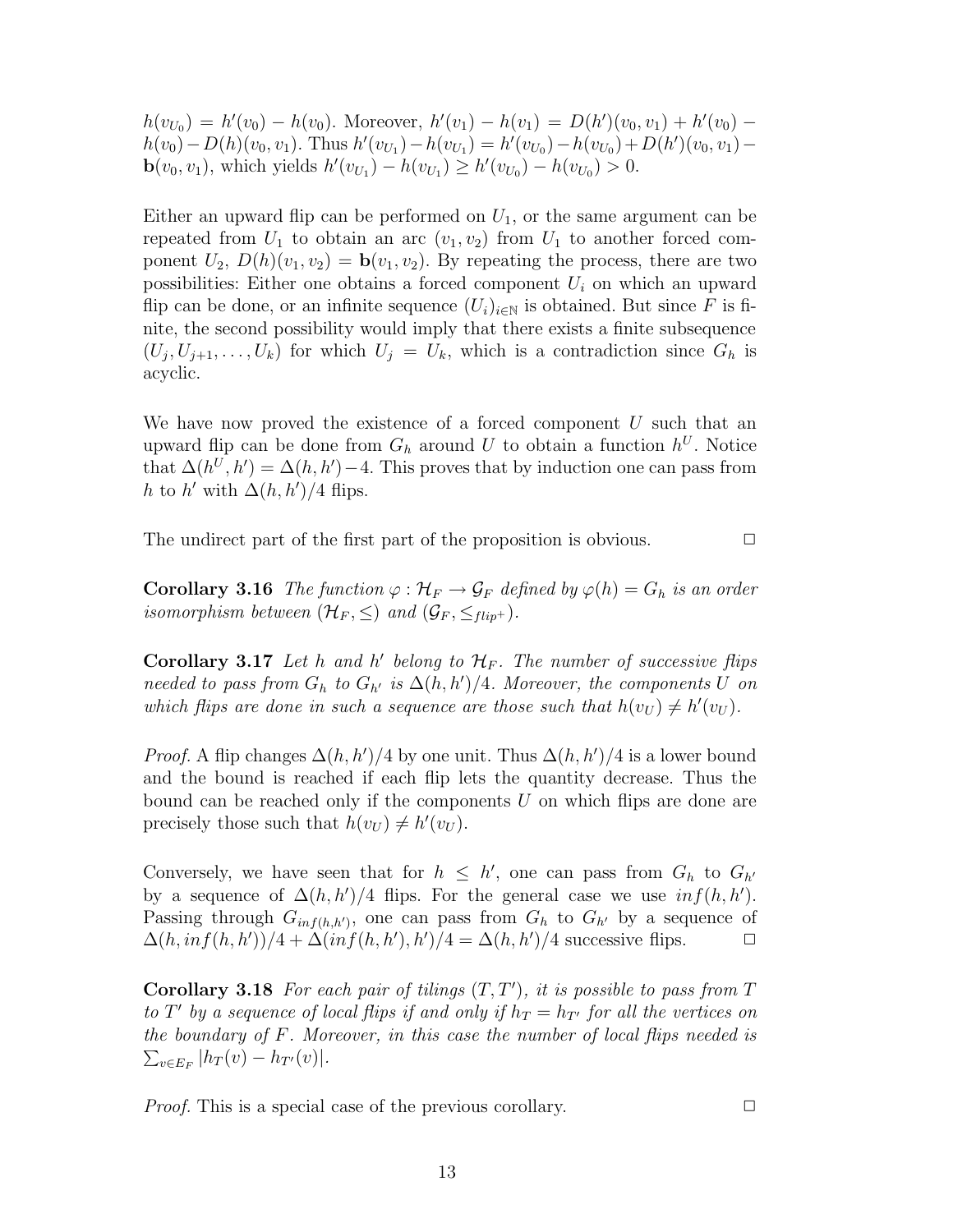Informally, our tools allow one to see what is forced and what one has to choose in order to tile a figure.

**Lemma 3.19** Let h belong to  $\mathcal{H}_F$ . The function h is maximal if and only if for each forced component U there exists a path P from  $U_{\infty}$  to U in  $G_h$ .

The function h is minimal if and only if for each forced component U there exists a path P from U to  $U_{\infty}$  in  $G_h$ .

*Proof.* If there exists U' such that there is no path from  $U_{\infty}$  to U' in  $G_h$ , then, by taking a longest  $P'$  which finishes in  $U'$ , one clearly deduces the existence of a component  $U \neq U_{\infty}$  of  $G_h$  with no incoming arcs. Thus an upward flip can be done in  $U$  and  $h$  is not maximal.

Conversely, if  $h \neq h_{\text{max}}$  then it is possible to pass from h to  $h_{\text{max}}$  by a sequence of upward flips. The first component  $U$  on which a flip is done in such a sequence has no outgoing arc.

The proof for  $h_{\min}$  is similar.  $\Box$ 

**Proposition 3.20** For each component U such that  $U \neq U_{\infty}$ , one has  $h_{\min}(v_U) \neq$  $h_{\text{max}}(v_U)$ .

*Proof.* Assume that  $h_{\min}(v_U) = h_{\max}(v_U)$ . Take an sequence of upward flips from  $h_{\min}$  to  $h_{\max}$ . Since no flip is done on U, no upward flip can be done on each component on a path of  $G_{h_{\min}}$  from U to  $U_{\infty}$ . Thus this path is also a path of  $G_{h_{\max}}$ . By concatenating it with a path of  $G_{h_{\max}}$  from  $U_{\infty}$  to  $U$ , a cycle appears in  $G_{h_{\text{max}}}$ , which is a contradiction.

**Corollary 3.21** A vertex v of  $V_F$  belongs to  $U_\infty$  if and only if  $h(v) = h'(v)$ for all  $h, h' \in \mathcal{H}_F$ .

An arc a links two vertices of the same component if and only if  $D(h)(a) =$  $D(h')(a)$ , for all  $h, h' \in \mathcal{H}_F$ .

*Proof.* If v belongs to  $U_{\infty}$ , then  $h(v) - h'(v) = h(w_0) - h'(w_0) = 0$  from Lemma 3.10. Otherwise,  $h_{\min}(v) \neq h_{\max}(v)$  according to the previous Proposition.

If an arc a links two vertices of the same component, then  $D(h)(a) = D(h')(a)$ from Lemma 3.10. Conversely, if an arc a does not link two vertices of the same component, then one of its vertices is in a component U such that  $U \neq U_{\infty}$ . Take an sequence of upward flips from  $h_{\text{min}}$  to  $h_{\text{max}}$ . A flip of the sequence is done on U, which implies that there exists a pair  $(h, h')$  of functions such that  $D(h)(a) \neq D(h)$  $)(a).$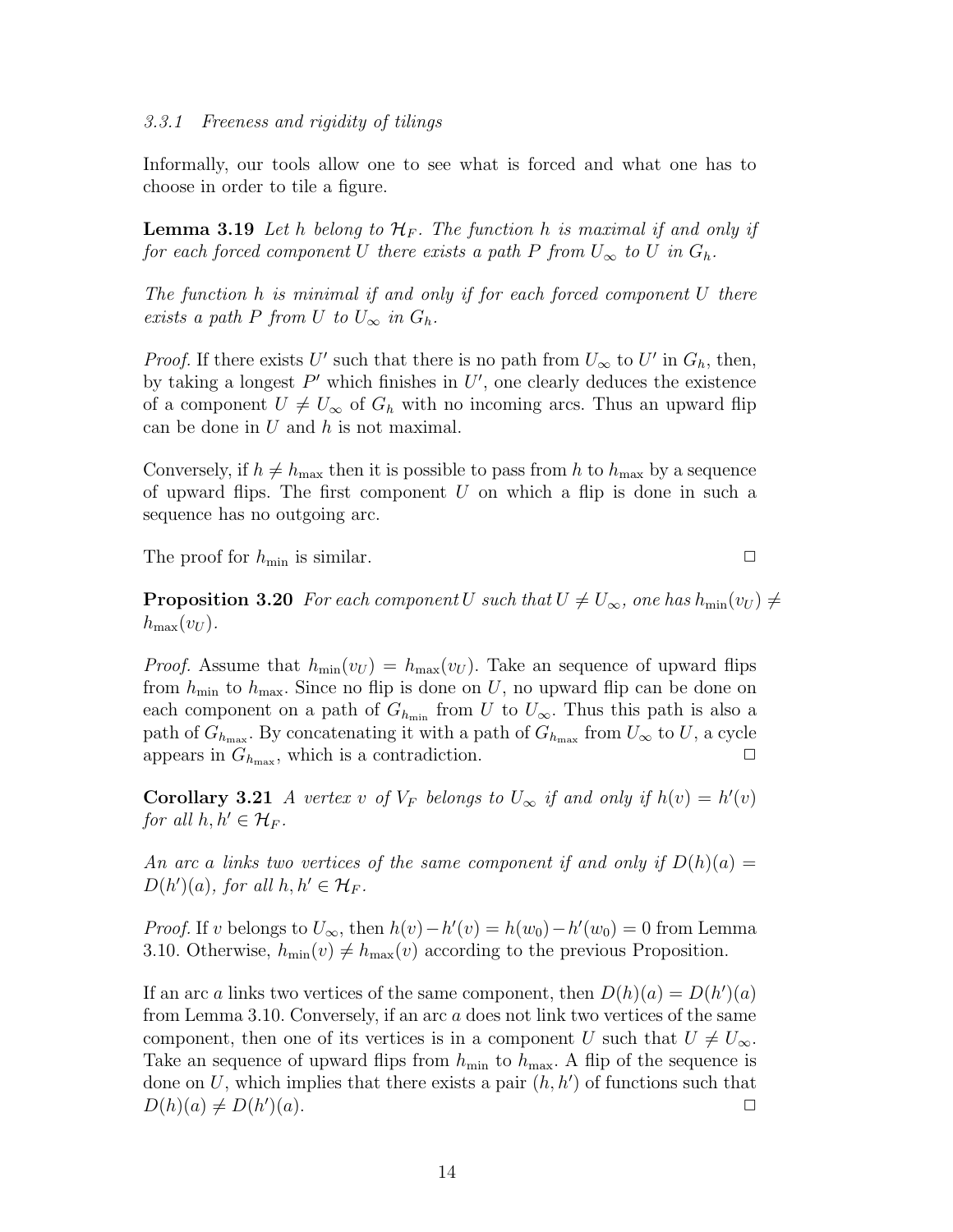#### 4 Effective construction and algorithms

#### 4.1 Forced components

When  $F$  can be tiled (which is the interesting case), the graph of forced components can be constructed in polynomial time: Given a tiling  $T$ , we have to construct the graph of strongly connected components of  $G_T$ , which can be done in linear time (see [21] or [6]).

We know from matching theory that there exists an  $O(n^{3/2})$  algorithm [11] to obtain such a tiling T, where n denotes the area of F. N. Thiant [22] gives an algorithm which is linear in the area enclosed by  $F$  (*i. e.* the sum of the area of  $F$  and the areas of the holes).

## 4.2 Construction of an equilibrium function

An equilibrium function can be exhibited using *cut lines* (see also [20]) as follows (see Figure 5):

For each hole  $H_i$  of F, we (arbitrarily) fix a vertical segment  $L_i = [p_i, p'_i]$  (which is called a *cut line* issued from  $H_i$ ) of  $\mathbb{R}^2$  such that  $p_i$  is the central point of a highest cell of  $H_i$ ; there exists a positive integer  $n_i$  such that  $p'_i = p_i + (0, n_i)$ , the vertex  $p'_i$  is not in F, and, for each integer such that  $0 < n'_i < n_i$ , the point  $p_i + (0, n'_i)$  is the central point of a cell of F. Hence, the point  $p'_i$  is the central point of a cell of another 8-connected component,  $H_j$  of  $\mathbb{R}^2 \setminus F$ , with  $j \neq i$  (and, possibly,  $j = \infty$ ).



Fig. 5. Computation of an equilibrium function by step values.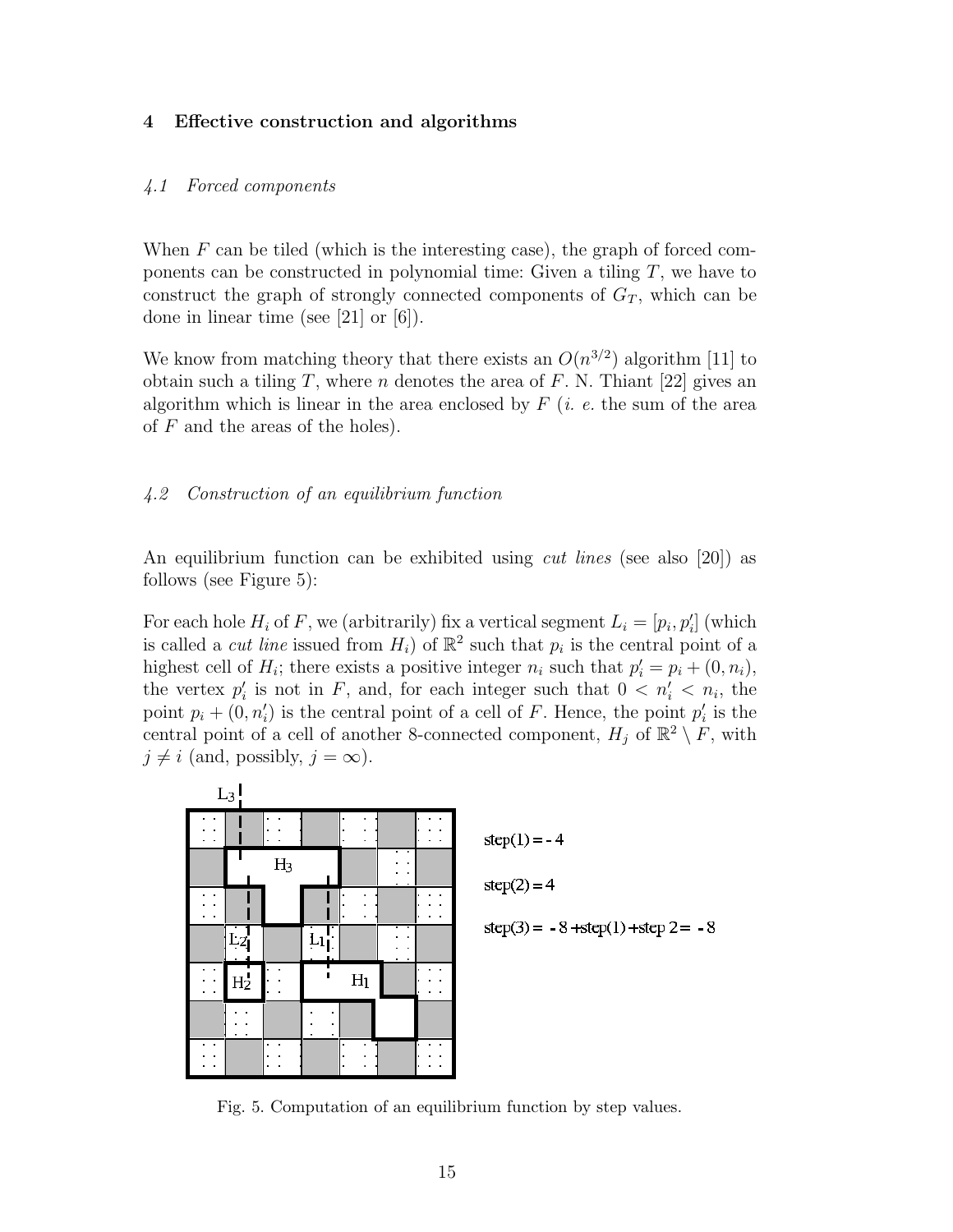We say that  $H_j$  is the (immediate) predecessor of  $H_i$ . This construction induces a directed tree whose vertices are 8-connected components of  $\mathbb{R}^2 \setminus F$ . This tree is rooted in  $H_{\infty}$ . We inductively define the *step value* of a hole  $H_i$  (denoted by  $step(i)$ ) as follows: Let  $C_i = (v_{i,0}, v_{i,1}, \ldots, v_{i,p_i})$  be a cycle which (clockwise) follows the boundary of  $H_i$ . We state:

$$
step(i) = \sum_{j|H_j \text{ has } H_i \text{ for predecessor}} step(j) - sp(C_i)
$$

We can now define the equilibrium value of an arc  $(v, v')$  by:

- $eq(v, v') = step(i)$  if v' is the East neighbor of v and the line segment  $[v, v']$ crosses the cut line  $L_i$ ;
- $eq(v, v') = -step(i)$  if v' is the West neighbor of v and the line segment [v, v'] crosses the cut line  $L_i$ ;
- $eq(v, v') = 0$  if the line segment  $[v, v']$  crosses no cut line.

This function satisfies the conditions of the definition: It is obvious for cycles surrounding single cells, and if  $C_i$  is a cycle which clockwise surrounds the hole  $H_i$ , one has  $eq(C_i) = step(i) - \sum_{j|H_j}$  has  $H_i$  for predecessor  $step(j) = -sp(C_i)$ .

The equilibrium function defined above has a specific property which can be used for algorithmic arguments: For each pair  $(v, v')$  of vertices of  $V_F$ , there exists a path P from v to v' such that for each arc a of P,  $eq(a) = 0$ . This implies that there exists a spanning tree  $T_F$  of  $G_F$  such that for each arc a of  $T_F$  (seen as a symmetric graph),  $eq(a) = 0$ .

For each arc a of  $E_F$ ,  $|eq(a)| \leq 4n$  (this upper bound can be reached by taking a cycle which uses a and cuts no line, except a). A precise study shows that such an equilibrium function can be constructed in  $O(n \log n)$  time units, where  $n$  denotes the number of cells of  $F$ .

#### 4.3 Minimal tiling

For figures without holes, W. P. Thurston [23] has exhibited an algorithm that builds the minimal tiling. For the general case, this algorithm can be generalized as follows.

**Initialization:** For each vertex v, the algorithm uses a variable value  $h(v)$ and two fixed values  $low(v)$  and  $sup(v)$ .

From previous results, we know that for all  $a \in E_{ob}(F)$  and all tiling T,  $g_T(a) = g_F(a)$ . Then the value  $h(v)$  can be computed for all the vertices on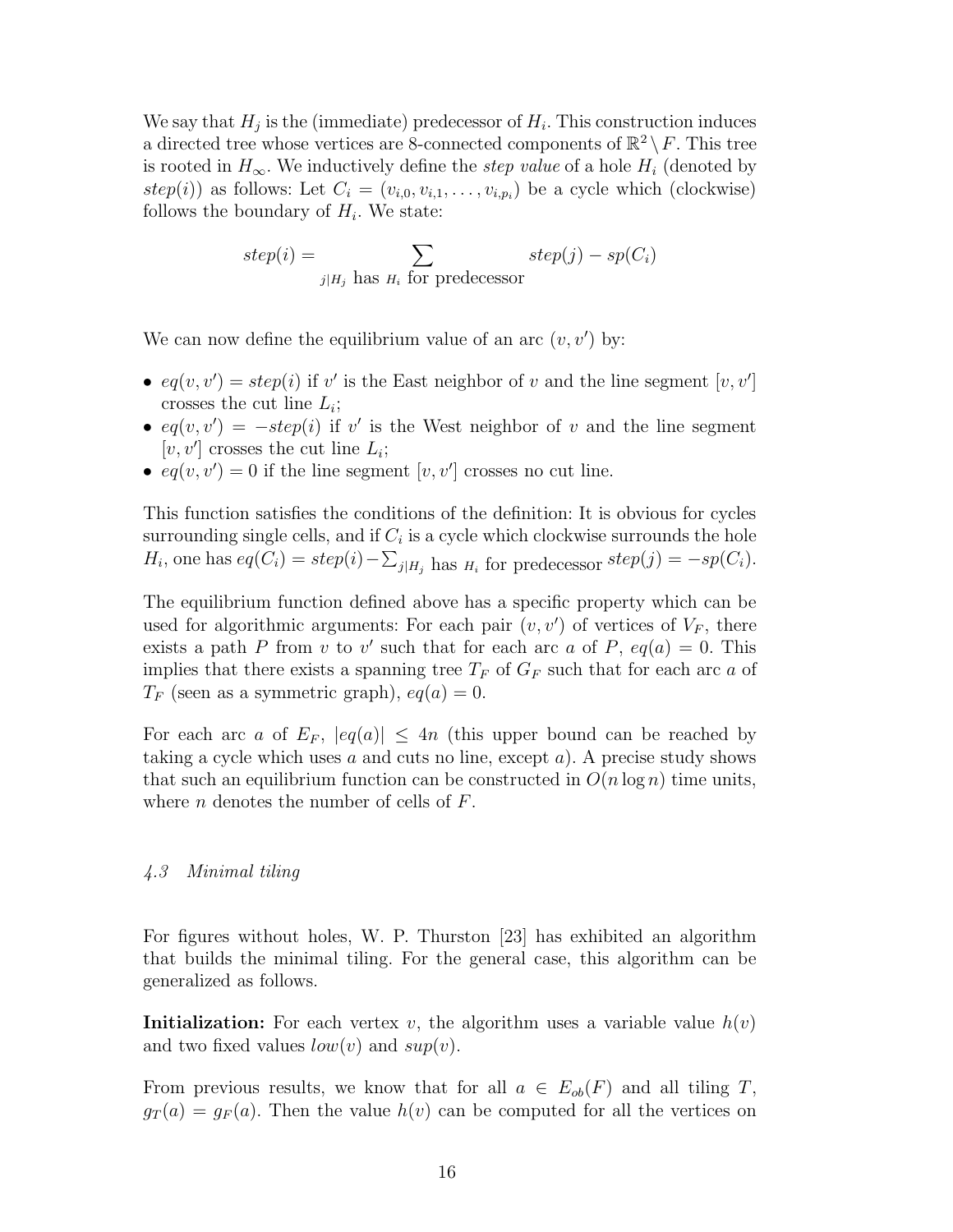the boundary of  $H_{\infty}$ . If a contradiction appears, then stop. Otherwise, set  $low(v) = sup(v) := h(v)$  for all v on the boundary of  $H_{\infty}$ .

We first construct a spanning tree  $T_F$  on  $G_F$  rooted in  $w_0$ . Then, for all vertices v not on the boundary of  $H_{\infty}$ , we set  $sup(v) = \mathbf{t}(T_F v)$  and  $low(v) = \mathbf{b}(T_F v)$ , where  $T_F v$  denotes the unique path from  $w_0$  to v in  $T_F$ .

We set  $h(v) = low(v)$  for all vertices v not on the boundary of  $H_{\infty}$ .

The algorithm also uses a set V consisting of vertices  $v$  such that there exists a neighbor v' of v satisfying  $h(v) + \mathbf{t}(v, v') < h(v')$ . This set is computed during the initialization.

**Main loop:** While  $V$  is not empty:

- Pick a vertex v in V and update  $h(v)$  by adding 4 units. If  $h(v) > sup(v)$ after updating, then stop (there is no tiling).
- Update V by adding the neighbors  $v''$  of v such that  $h(v'') + \mathbf{t}(v'', v) < h(v)$ and remove  $v$  if necessary.

**Proposition 4.1** Given a figure  $F$  formed of n cells, the above algorithm stops after at most  $16n^2$  time passages through the loop.

Moreover, the algorithm stops with  $V$  empty if and only if there exists a tiling. In this case, when the algorithm stops, one has  $h = h_{T_{min}}$ .

*Proof.* First remark that, for each arc  $(v, v')$  of  $E_F$ ,  $h(v') - h(v) = \mathbf{t}(v, v')$  in  $\mathbb{Z}/4\mathbb{Z}$ . This is true during the initialization: We introduce the cycle C formed by the concatenation of (the opposite path of)  $T_F v'$ ,  $T_F v$  and  $(v, v')$ . We have  $t(C) = 0[4]$  and this, together with the relations between t and b, gives the result. Moreover, this property is preserved by the loop. Thus, for each passage through the loop, the sum  $\sum_{v \in V_F} (sup(v) - h(v))$  decreases by at least 4 units. Moreover, on each vertex v,  $sup(v) - low(v) \leq 4|E(T_F v)|$ , where  $|E(T_F v)|$ denotes the number of arcs of  $T_F v$ . Notice that  $|E(T_F v)| \leq E_F \leq 4n$  and  $V_F \leq 4n$ , which yields that  $\sum_{v \in V_F} (sup(v) - h(v)) \leq 64n^2$  so the algorithm stops after at most  $16n^2$  passages through the loop.

When V becomes empty, each arc  $(v, v')$  of  $E_F$  satisfies the hypothesis of Proposition 3.3. Thus there exists a tiling T such that  $h_T = h$ . Moreover  $h \leq h_{T_{min}}$  (this is true during the initialization, and this property is preserved by the loop), so  $h_{T_{min}} = h$ .

If the algorithm finds a vertex v such that  $h(v) > sup(v)$ , then there is no tiling since, otherwise, for each tiling T,  $h_T(v) > sup(v)$ , which is a contradiction (clearly, from the definition of  $sup$ ,  $h_T(v) \leq sup(v)$ ). This finishes the proof.  $\Box$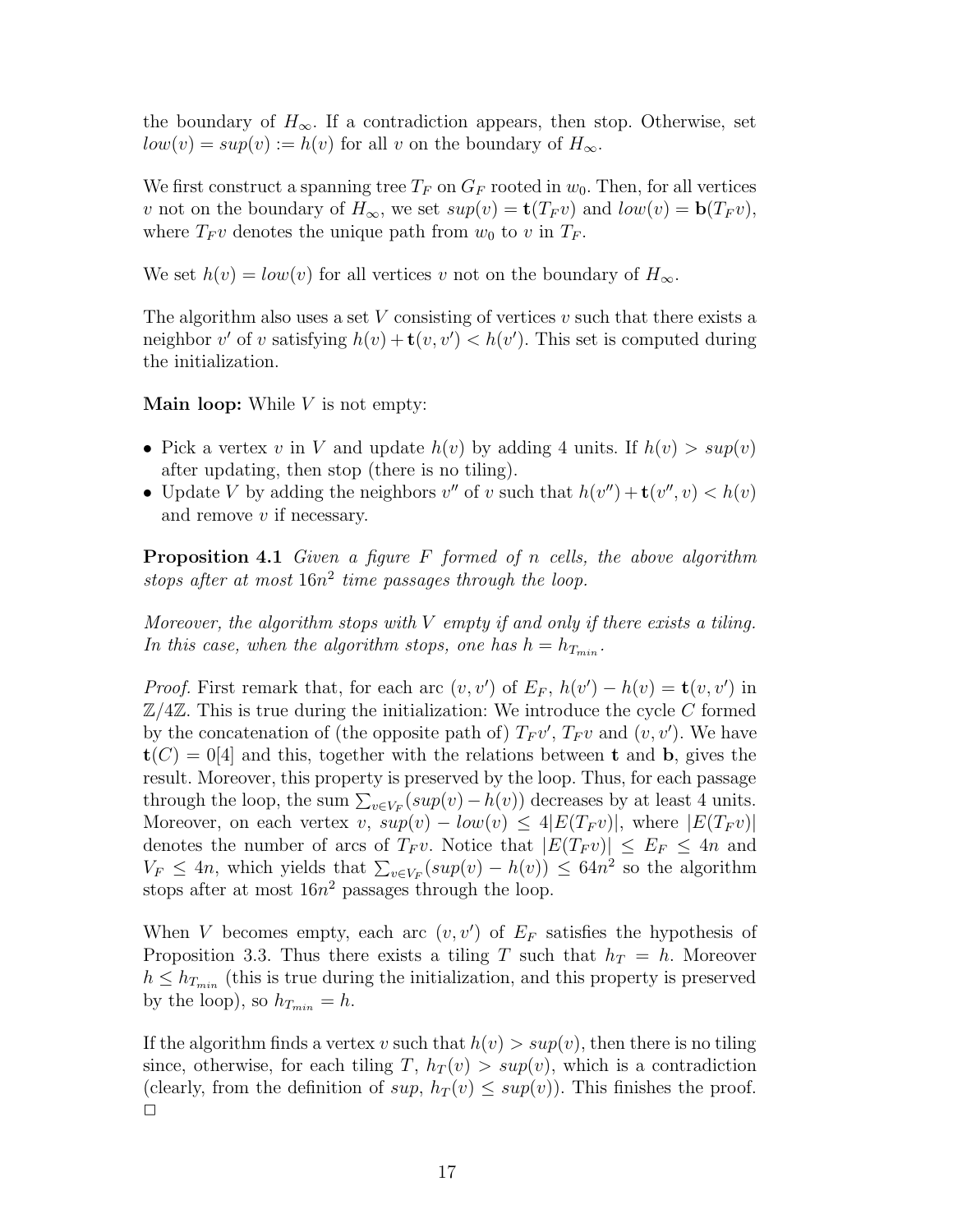If we take into account the implementation, the cost of the algorithm is at most  $0(n^2)$  time units, as follows:

All the values are encoded in unary numeration, which permits to add constant numbers in constant time. We use the equilibrium function described in part 4.2 and the spanning tree  $T_F$  is chosen in such a way that for each arc  $a$  of  $T_F$ ,  $eq(a) = 0$ . Thus, the initialization costs  $0(n^2)$  time units, to compute  $h(v)$ for each vertex and  $h(v') - h(v)$  for each arcs.

Each passage through the loop uses  $O(1)$  time units since it consists in a fixed number of additions of 4 units and sign tests. This gives the time complexity.

Of course, a similar algorithm can be designed to construct the maximal tiling of F. Notice that, in the general case, this algorithm is not the best known to construct a tiling, but we will see below that it is useful to have the extremal ones.

## 4.4 Exhaustive generation

An exhaustive generation can be done, extending ideas of [9] to figures with holes. Let  $(U_1, U_2, \ldots, U_q)$  be a fixed total order of forced components of F (except  $U_{\infty}$ ). We define a total order  $\lt_{lex}$  on tilings of F as follows: Given two tilings T and T', we have  $T \leq_{lex} T'$  if there exists an integer  $1 \leq i \leq q$ such that  $h_T(v) < h_{T'}(v)$  for each vertex v of  $U_i$  and  $h_T(v) = h_{T'}(v)$  for each vertex v of  $U_j$  with  $1 \leq j \leq i$ .

The order  $\leq_{lex}$  is a linear extension of  $\leq_{height}$ , *i. e.* given two tilings T and T' such that  $T \leq_{height} T'$ , we have  $T \leq_{lex} T'$ .

**Proposition 4.2** Let T be a (non-maximal) tiling of F and let  $T_{succ}$  denote the successor of  $T$  in the lexicographic order; let i denote the largest integer such that an upward flip is possible in  $U_i$ .

The tiling  $T_{succ}$  is the lowest tiling (for  $\langle_{height} \rangle$ ) such that  $h_{T_{succ}}(v) = h_T(v) + 4$ for each vertex  $v$  of  $U_i$ , and  $h_T(v) = h_{T_{succ}}(v)$  for each vertex  $v$  of  $U_j$  with  $1 \leq i \leq i$ .

*Proof.* Let T' be a tiling such that  $h_{T}(v) = h_T(v) + 4$  for each vertex v of  $U_i$ and  $h_{T}(v) = h(v)$  for each vertex v of  $U_j$  with  $1 \leq j \leq i$ . By definition, one has  $T_{succ} \leq_{lex} T'$ , since  $T \leq_{lex} T'$ .

Moreover, assume that  $h_T = h_{T_{succ}}$  in  $U_i$ . Thus, by Corollary 3.16, one can pass from T to  $sup(T, T_{succ})$  by a sequence of upward flips, which contradicts the definition of the integer i.  $\Box$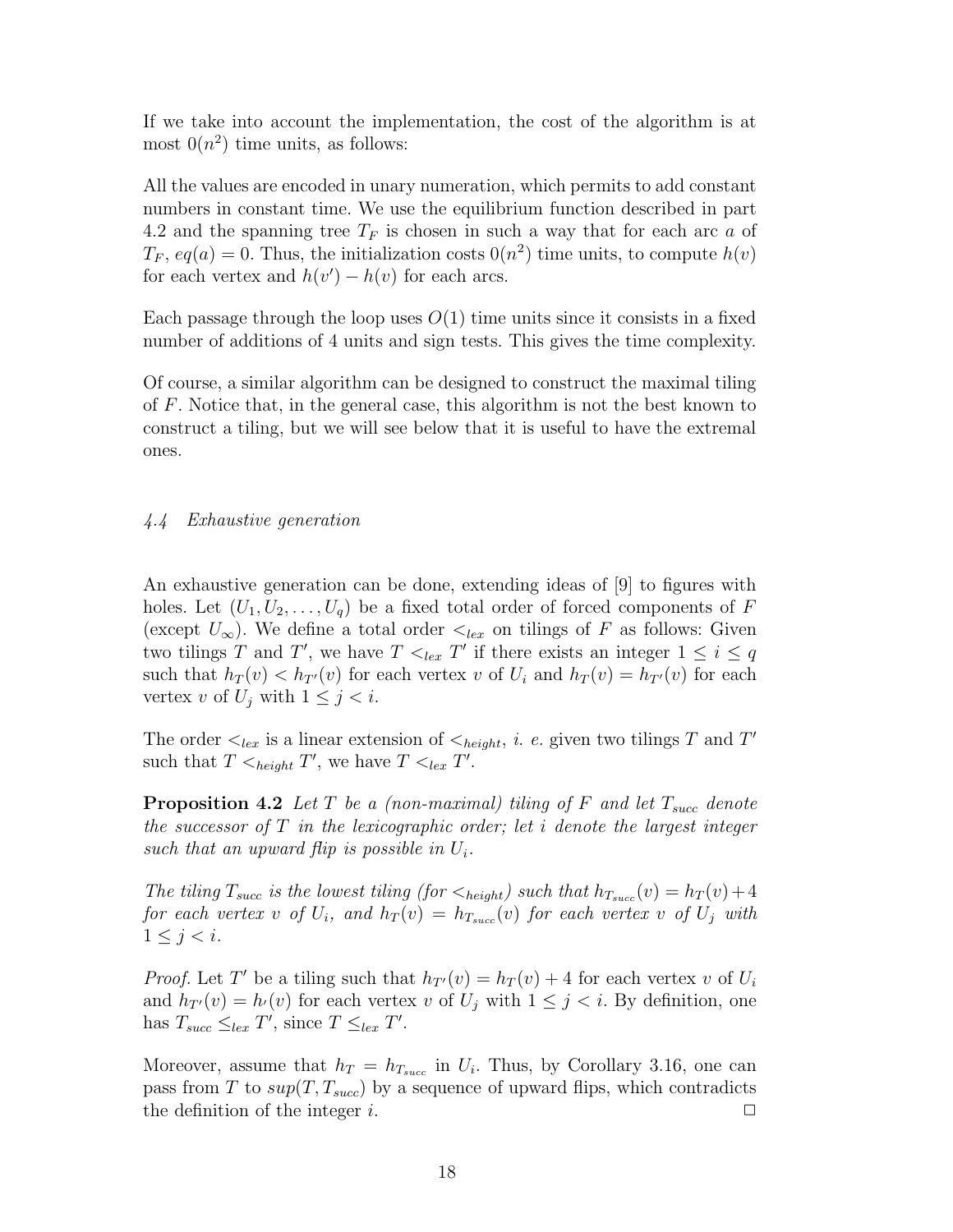This proposition enables one to generate all the tilings of  $F$  as follows:

**Initialization:** Construct the graph  $G_{\text{forc}}$  of forced components, the tiling  $T_{min}$ , and the orientation  $o(T_{min})$ . Output the tiling  $T_{min}$ .

The algorithm uses a variable tiling  $T$  stored in memory, which for initialization is equal to  $T_{min}$ .

**Main loop:** Compute the successor of  $T$  as follows:

- Find the last component  $U_i$  on which an upward flip can be done (if no upward flip is possible, then stop).
- Construct the minimal tiling T' such that for each vertex v of  $\cup_{j=1}^{i-1} U_j$ ,  $h_T(v) = h_{T'}(v)$  and for each vertex v of  $U_i$ ,  $h_{T'}(v) = h_T(v) + 4$ .
- Replace T by T',  $o(T)$  by  $o(T')$ , output the tiling and go back to the beginning of the loop.

The second item of the main loop can be done in  $O(n^2)$  time units using an algorithm derived from the algorithm of construction of the minimal tiling (it suffices to change the initialization, fixing an appropriate value of  $h(v)$  for v in  $\cup_{j=1}^i U_j$ ).

Thus, once the initialization is done, the maximal waiting time between two consecutive tilings is  $O(n^2)$  time units. The memory space is  $O(n^2)$  since for each vertex v, one has to store  $h_T(v)$  (using unary numeration).

# 4.5 Uniform random sampling

Consider the following process: Given a tiling T, randomly choose a forced component C and a direction (upwards or downwards). If a flip can be done in C according to the chosen direction, then make this flip; otherwise, do not change T. Trivially, this Markovian random process is ergodic and converges to the uniform distribution.

Moreover, the method of "coupling from the past" [17] can be applied since the process is monotonic and one has a method to construct the maximal and minimal tilings. We thus have a randomized algorithm to sample domino tilings uniformly at random. The space required is polynomial.

It has been previously proved [13] [24] that this process is rapidly mixing for figures without holes. Does it remain true in the general case ? To our knowledge, the question is still open.

About algorithms, the reader can also easily verify that, given a pair  $(T, T')$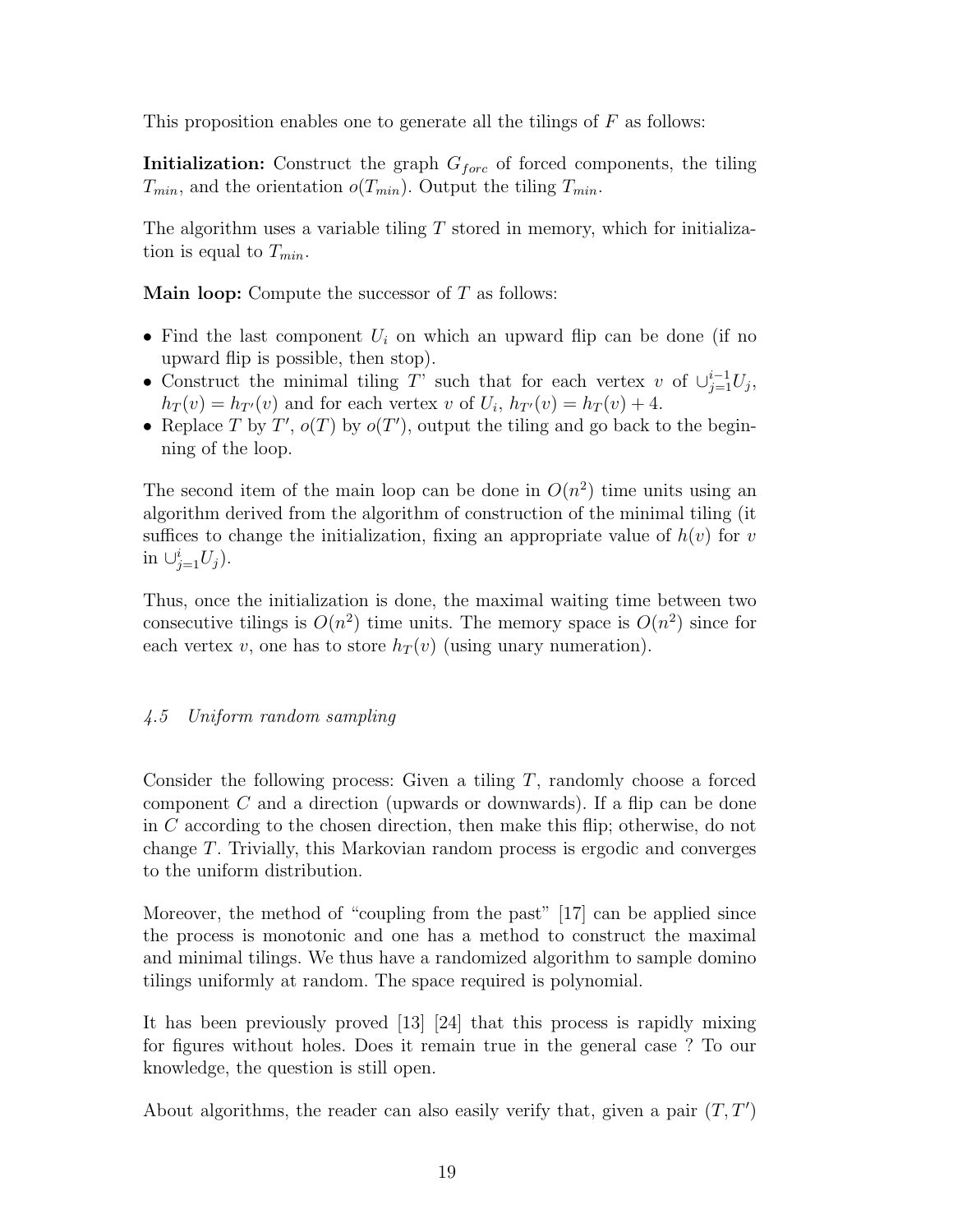of tilings, one can

- compute in linear time if one can pass from  $T$  to  $T'$  by a sequence of local flips (it suffices to compare  $h_T$  and  $h_{T}$  on the boundary of F);
- compute in polynomial time (with low degree) a shortest path of flips to go from  $T$  to  $T'$  (using the cyclic orientations and the distance) and the length of such a path.

## 5 Extension to other types of tilings

#### 5.1 Calissons

The same study can easily be done for calisson  $(i. e.$  tiles formed by two neighboring cells of the triangular lattice) tilings to get similar results. In this case, local flips are induced by the two tilings of hexagons formed by six triangular cells. There are only two small differences, detailed below:

• One has two types of connectivity for triangular cells (3-connectivity for cells which share an edge, and 12-connectivity for cells which share a vertex). Thus, some vertices have to be duplicated or triplicated (see Figure 6).



Fig. 6. Example of "triplication".

• For the proof of corollary 3.9, one has to consider a part of the critical cycle with vertices  $v = (x, y)$  such that y is maximal.



Fig. 7. A part of a critical cycle which implies that there is no tiling.

#### 5.2 Bicolored Wang tiles

The case of dominoes is a particular case of tilings with Wang tiles (*i. e.*  $1 \times 1$ ) squares with colored edges, see [14] for details). They give rise to a tiling if the colors on the edges of neighbor squares are compatible.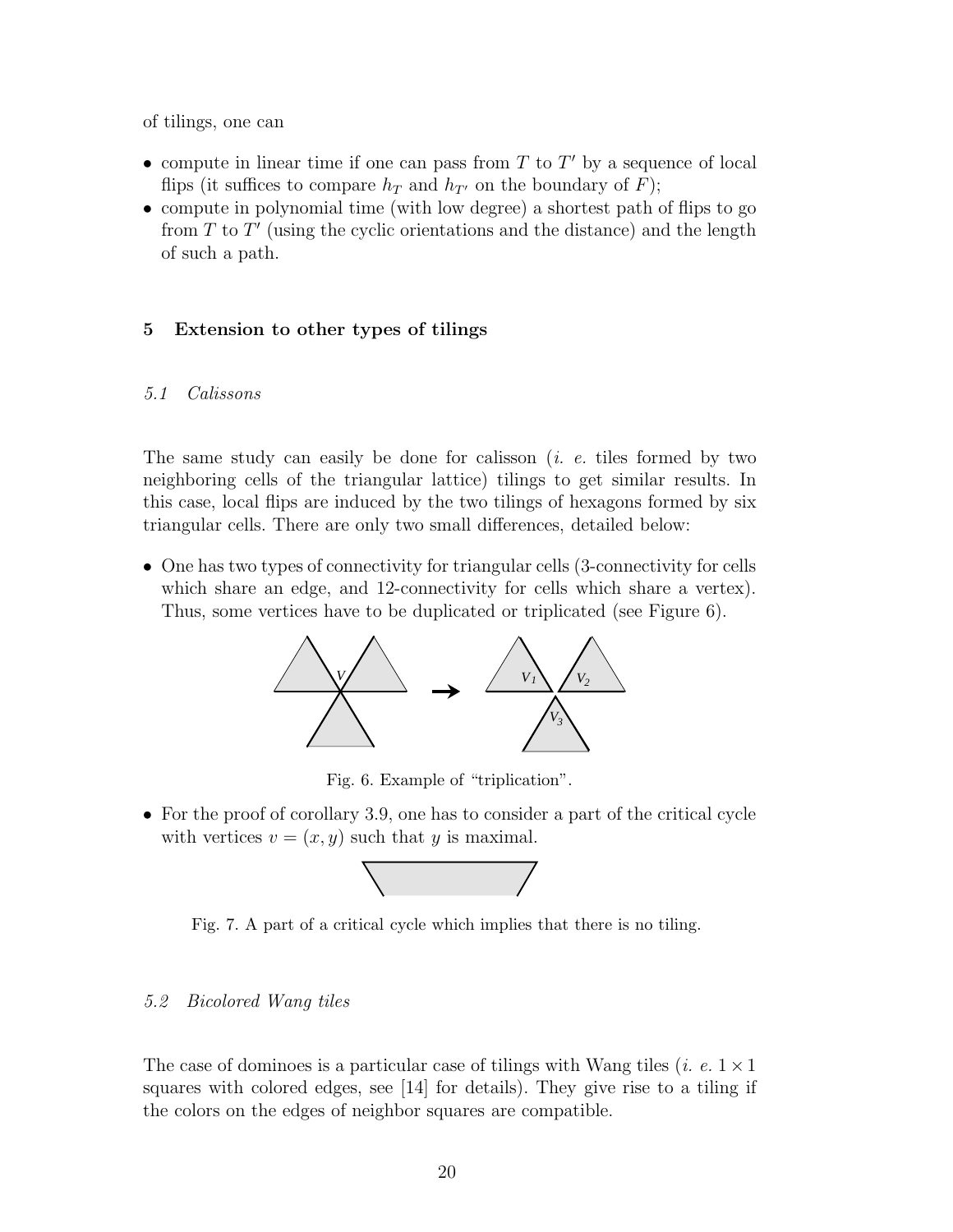An instance of the problem of tiling by bicolored Wang tiles is given by a finite figure and a coloration of the edges which are on its boundary. Hence, a domino tiling is a tiling by Wang tiles with one red edge and three blue edges, all the edges on the boundary of the figure being blue.

#### 5.2.1 Eulerian orientations

The same study can be done for tilings with "balanced Wang tiles" such that each square has two blue edges and two red edges. In this case, one has  $D(h_T)(v, v') = sp(v, v') + eq(v, v')$  if the corresponding edge is blue and  $D(h_T)(v, v') = -sp(v, v') + eq(v, v')$  otherwise. This is recognizable as the height function for Eulerian orientations of the dual lattice, called the sixvertex ice model by physicists [1]. This is also equivalent to the height function for three-colorings of vertices of the square lattice, and to alternating-sign matrices [16]. The results are similar to those obtained for dominoes.

#### 5.2.2 Examples with finite height functions

For the case of "odd tiles" *(i. e.* tiles with an odd number of blue edges and an odd number of red edges as in [14]): One has to take a height function in  $\mathbb{Z}/8\mathbb{Z}$  such that  $D(h_T)(v, v') = sp(v, v') + eq(v, v')$  if the corresponding edge is blue and  $D(h_T)(v, v') = -3sp(v, v') + eq(v, v')$  otherwise. With our technique of equilibrium value, it is easily proved that the set of the tilings of a fixed figure has a structure of boolean lattice (or hypercube), even if the figure has holes.

The case of "even tiles" (*i. e.* tiles with an even number of blue edges and an even number of red edges) is very similar, with  $val_T(v, v') = (sp(v, v'), 0)$  if the corresponding edge is blue and  $val_T(v, v') = (sp(v, v'), sp(v, v'))$  otherwise. These values are taken in  $\mathbb{Z}/4\mathbb{Z} \times \mathbb{Z}/2\mathbb{Z}$ .

#### References

- [1] H. van Beijeren, Exactly solvable model for the roughening transition of a crystal surface. Phys. Rev. Lett. 38 (1977) 993–996.
- [2] C. Berge, Graphs,  $2^{nd}$  edition, North-Holland Publishing Co., Amsterdam (1985).
- [3] G. Birkhoff, Lattice theory, American Mathematical Society eds (1967).
- [4] H. Cohn, R. Kenyon, J. G. Propp, A Variational Principle for Domino Tilings Journal of the American Mathematical Society, 14 (2001) p. 297-346.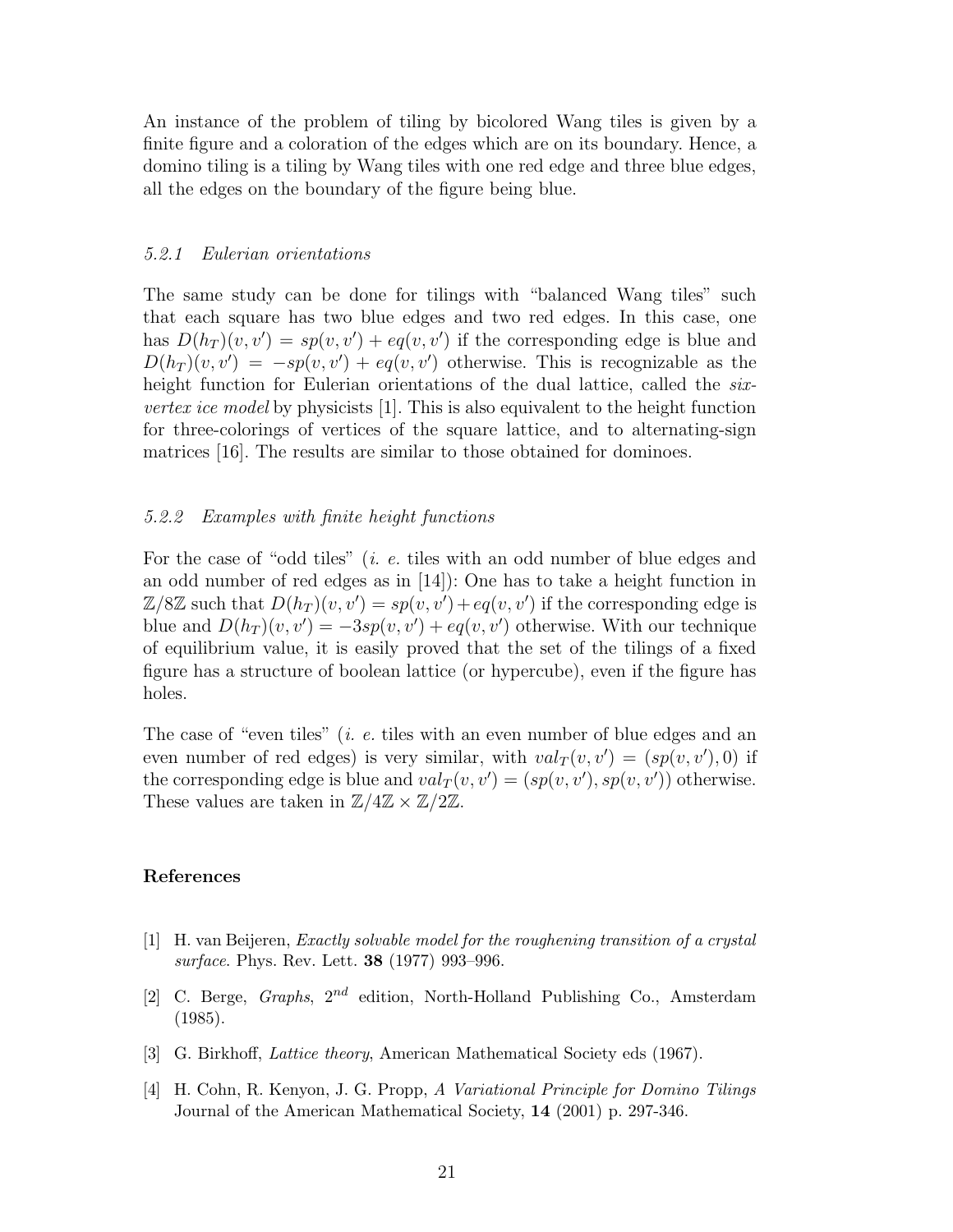- [5] J. H. Conway, J. C. Lagarias, Tiling with polyominoes and combinatorial group theory, Journal of Combinatorial Theory A 53 (1990) p. 183-208.
- [6] T. H. Cormen, C. E. Leiserson, R. L. Rivest, C. Stein Inroduction to Algorithms,  $2^{nd}$  edition, MIT Press (2001).
- [7] P. A. Davey, H. A. Priestley, An introduction to lattices and orders, Cambridge University Press (1990).
- [8] S. Desreux, An algorithm to generate exactly once every tiling with lozenges of a domain, Theoretical Computer Science 303 (2003) p. 375-408.
- [9] S. Desreux, E. Rémila, *Optimal exhaustive generation of domino tilings of a* polygon, LIP Research Rapport 2003-04, ENS Lyon,(2003) DS/0301188
- [10] J. C. Fournier, Combinatorics of perfect matchings in plane bipartite graphs and applications to tilings, Theoretical Computer Science 303 (2003) p. 333-351.
- [11] John E. Hopcroft, Richard M. Karp, An  $n^{5/2}$  Algorithm for Maximum Matchings in Bipartite Graphs, SIAM J. Comput. 2 (4) (1973) p. 225-231
- [12] C. Kenyon, R. Kenyon, *Tiling a polygon with rectangles*, proceedings of the  $33^{rd}$ symposium on Foundations of Computer Science (1992) p. 610-619.
- [13] M. Luby, D. Randall, and A. Sinclair, *Markov chain algorithms for planar lattice* structures, Proc.  $36^{th}$  Symposium on Foundations of Computer Science (1995) p. 150–159.
- [14] C. Moore, I. Rapaport, E. Rémila, *Tiling groups for Wang tiles*, proceedings of the  $13<sup>th</sup>$  annual ACM-SIAM Symposium On Discrete Algorithms (SODA) SIAM eds, (2002), p. 402-411.
- [15] J. G. Propp, Lattice structure for orientations of graphs, preprint.
- [16] J. G. Propp, The many faces of alternating-sign matrices, procceedings of the  $1^{st}$ international conference on Discrete Models, Combinatorics, Computation and Geometry, in Discrete Mathematics and Theoretical Computer Science (2001) p. 43-58.
- [17] J. G. Propp, D. B. Wilson, Exact Sampling with Coupled Markov Chains and Applications to Statistical Mechanics Random Structures and Algorithms 9 (1996), p. 223-252.
- [18] E. Rémila, *Tiling groups: new applications in the triangular lattice*, Discrete and Computational Geometry 20 (1998), p. 189-204.
- [19] E. Rémila, On the lattice structure of the set of tilings of a simply connected figure with dominoes, to appear in Theoretical Computer Science.
- [20] N. C. Saldanha, C. Tomei, M. A. Casarin Jr, D. Romualdo, Spaces of domino tilings, Discrete Computational Geometry 14 (1995) p. 207-233.
- [21] R. E. Tarjan, Depth first search and linear graph algorithms SIAM Journal of Computing 1 (1972) p. 146-160.